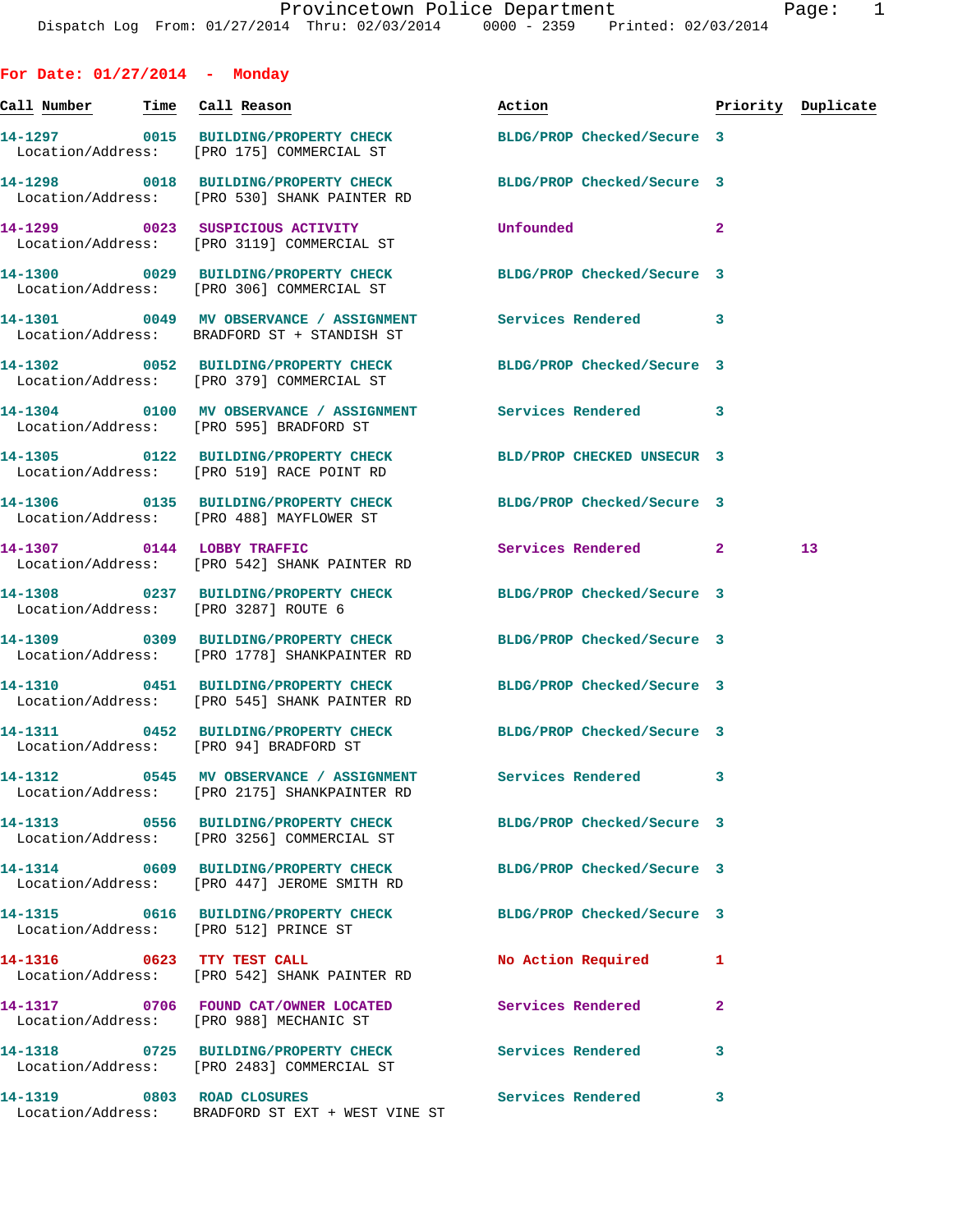|                                                                        | Provincetown Police Department                                                                           |                            |                |
|------------------------------------------------------------------------|----------------------------------------------------------------------------------------------------------|----------------------------|----------------|
|                                                                        | Dispatch Log From: 01/27/2014 Thru: 02/03/2014 0000 - 2359 Printed: 02/03/2014                           |                            |                |
|                                                                        | 14-1320 0814 PARK, WALK & TALK Services Rendered<br>Location/Address: [PRO 569] WINSLOW ST               |                            | $\mathbf{2}$   |
| 14-1321 0830 WATER LEAK<br>Location/Address: HOBSON AVE                |                                                                                                          | <b>Services Rendered</b>   | 3              |
|                                                                        | 14-1322 0934 MV STOP/VERBAL 90/17<br>Location/Address: SNAIL RD + COMMERCIAL ST                          | <b>VERBAL WARNING</b>      | 3              |
| Location/Address: [PRO 2580] ROUTE 6                                   | 14-1323 0948 LOOSE DOG/PAST OCCURRED                                                                     | Services Rendered          | $\mathbf{2}$   |
|                                                                        | 14-1324 0955 SUDDEN DEATH<br>Location/Address: [PRO 1237] MILLER HILL RD                                 | Taken/Referred to Other    | 1              |
| 14-1325 1001 BITE UPDATE<br>Location/Address: [PRO 550] STANDISH ST    |                                                                                                          | Services Rendered          | $\mathbf{2}$   |
| 14-1326 1006 MISSING CAT                                               | Location/Address: [PRO 1481] MECHANIC ST                                                                 | <b>Services Rendered</b>   | $\overline{a}$ |
|                                                                        | 14-1327 1144 ALARM - FIRE<br>Location/Address: [PRO 1941] COMMERCIAL ST                                  | False Alarm                | 1              |
|                                                                        | 14-1328 1315 LARCENY / FORGERY / FRAUD Services Rendered<br>Location/Address: [PRO 542] SHANK PAINTER RD |                            | $\overline{a}$ |
|                                                                        | 14-1330 1500 FIRE ALARM TESTING<br>Location/Address: [PRO 2277] BRADFORD ST                              | <b>Services Rendered</b>   | 1              |
| 14-1331 1525 FINGERPRINTS                                              | Location/Address: [PRO 542] SHANK PAINTER RD                                                             | <b>Services Rendered</b>   | 3              |
|                                                                        | 14-1332 1533 LOST/MISSING ARTWORK<br>Location/Address: [PRO 2138] COMMERCIAL ST                          | <b>Services Rendered</b>   | 3              |
|                                                                        | 14-1333 1540 PARKING TOW COMPLAINT<br>Location/Address: [PRO 542] SHANK PAINTER RD                       | <b>SPOKEN TO</b>           | 3              |
| Location/Address: [PRO 3259] MACMILLAN                                 | 14-1334 1627 BUILDING/PROPERTY CHECK                                                                     | BLDG/PROP Checked/Secure 3 |                |
| 14-1335 1635 MV STOP                                                   | Location/Address: [PRO 542] SHANK PAINTER RD                                                             | Services Rendered          |                |
| 14-1336 1701 SERVICE CALL                                              | Location/Address: [PRO 542] SHANK PAINTER RD                                                             | <b>PATIENT REFUSAL</b>     | 3              |
|                                                                        | 14-1337 1818 BUILDING/PROPERTY CHECK<br>Location/Address: [PRO 1638] COMMERCIAL ST                       | BLDG/PROP Checked/Secure 3 |                |
|                                                                        | 14-1338 1857 BUILDING/PROPERTY CHECK<br>Location/Address: [PRO 2898] JEROME SMITH RD                     | BLDG/PROP Checked/Secure 3 |                |
|                                                                        | 14-1339 1935 BUILDING/PROPERTY CHECK<br>Location/Address: [PRO 1638] COMMERCIAL ST                       | BLDG/PROP Checked/Secure 3 |                |
| 14-1340 2010 LOST DOG /FOUND<br>Location/Address: [PRO 1730] DUNCAN LN |                                                                                                          | Services Rendered          | 2              |
|                                                                        | 14-1341 2147 BUILDING/PROPERTY CHECK<br>Location/Address: [PRO 2489] BRADFORD ST                         | BLDG/PROP Checked/Secure 3 |                |
|                                                                        | 14-1342 2318 BUILDING/PROPERTY CHECK<br>Location/Address: [PRO 525] COMMERCIAL ST                        | BLDG/PROP Checked/Secure 3 |                |
|                                                                        | 14-1343 2319 BUILDING/PROPERTY CHECK<br>Location/Address: [PRO 530] SHANKPAINTER RD                      | BLDG/PROP Checked/Secure 3 |                |
| 14-1344                                                                | 2329 MV OBSERVANCE / ASSIGNMENT Services Rendered                                                        |                            | 3              |

Location/Address: BRADFORD ST + STANDISH ST

Page:  $2$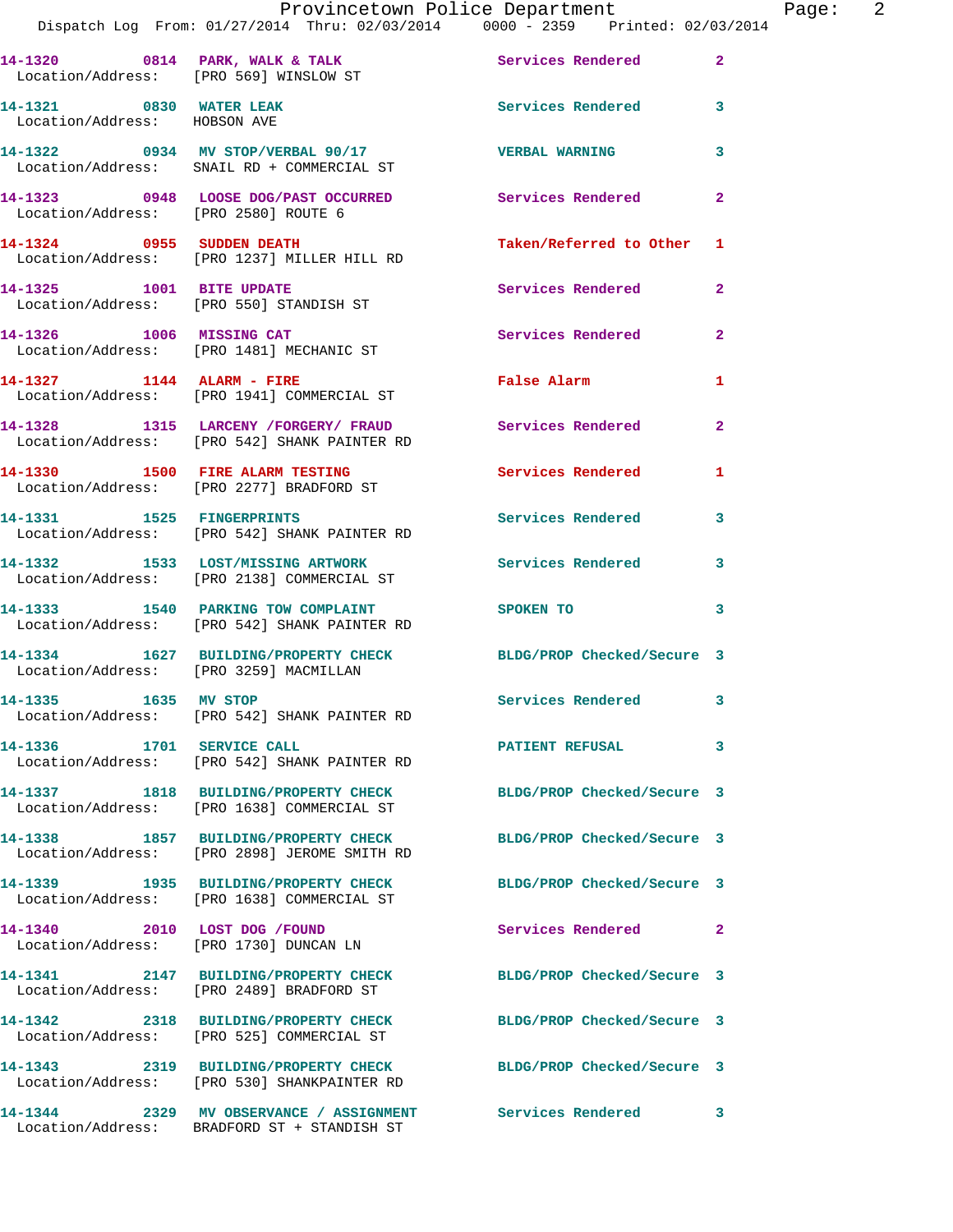|                                                        | Provincetown Police Department Page: 3<br>Dispatch Log From: 01/27/2014 Thru: 02/03/2014 0000 - 2359 Printed: 02/03/2014 |                            |              |    |  |
|--------------------------------------------------------|--------------------------------------------------------------------------------------------------------------------------|----------------------------|--------------|----|--|
| Location/Address: [PRO 444] HIGH POLE                  | 14-1345 2338 BUILDING/PROPERTY CHECK BLDG/PROP Checked/Secure 3                                                          |                            |              |    |  |
|                                                        | 14-1346 2345 BAR CHECK<br>Location/Address: [PRO 399] COMMERCIAL ST                                                      | Services Rendered 2        |              |    |  |
|                                                        | 14-1347 2348 BUILDING/PROPERTY CHECK BLDG/PROP Checked/Secure 3<br>Location/Address: [PRO 3430] COMMERCIAL ST            |                            |              |    |  |
| For Date: $01/28/2014$ - Tuesday                       |                                                                                                                          |                            |              |    |  |
|                                                        | 14-1348 0005 LOBBY TRAFFIC<br>Location/Address: [PRO 542] SHANK PAINTER RD                                               | Services Rendered 2        |              | 18 |  |
|                                                        | 14-1351 0013 BUILDING/PROPERTY CHECK BLDG/PROP Checked/Secure 3<br>Location/Address: [PRO 447] JEROME SMITH RD           |                            |              |    |  |
|                                                        | 14-1350 0016 BUILDING/PROPERTY CHECK BLDG/PROP Checked/Secure 3<br>Location/Address: [PRO 182] COMMERCIAL ST             |                            |              |    |  |
|                                                        | 14-1352 0021 BUILDING/PROPERTY CHECK BLDG/PROP Checked/Secure 3<br>Location/Address: [PRO 2500] COMMERCIAL ST            |                            |              |    |  |
| 14-1353 0023 BAR CHECK<br>Location/Address: MASONIC PL |                                                                                                                          | Services Rendered          | $\mathbf{2}$ |    |  |
| Location/Address: [PRO 890] CONWELL ST                 | 14-1355 0031 ASSIST CITIZEN                                                                                              | Services Rendered          | 3            |    |  |
|                                                        | Location/Address: BRADFORD ST + RYDER ST                                                                                 |                            | 3            |    |  |
|                                                        | 14-1357 0046 MV STOP<br>Location/Address: [PRO 37] BRADFORD ST                                                           | <b>VERBAL WARNING</b>      | 3            |    |  |
|                                                        | 14-1358 0115 MV OBSERVANCE / ASSIGNMENT Services Rendered<br>Location/Address: BRADFORD ST + HOWLAND ST                  |                            | 3            |    |  |
|                                                        | 14-1359 0117 BUILDING/PROPERTY CHECK BLDG/PROP Checked/Secure 3<br>Location/Address: [PRO 2206] COMMERCIAL ST            |                            |              |    |  |
| Location/Address: [PRO 3259] MACMILLAN                 | 14-1360 0120 BUILDING/PROPERTY CHECK BLDG/PROP Checked/Secure 3                                                          |                            |              |    |  |
| Location/Address: [PRO 526] RYDER ST                   | 14-1361  0124 BUILDING/PROPERTY CHECK BLDG/PROP Checked/Secure 3                                                         |                            |              |    |  |
|                                                        | 14-1362 0129 MV OBSERVANCE / ASSIGNMENT No Action Required 3<br>Location/Address: [PRO 2577] BRADFORD ST                 |                            |              |    |  |
|                                                        | 14-1363 0205 MV OBSERVANCE / ASSIGNMENT<br>Location/Address: W VINE ST + BRADFORD ST EXT                                 | <b>Services Rendered</b>   | 3            |    |  |
|                                                        | 14-1364 0237 BUILDING/PROPERTY CHECK BLDG/PROP Checked/Secure 3<br>Location/Address: [PRO 379] COMMERCIAL ST             |                            |              |    |  |
| Location/Address: [PRO 3287] ROUTE 6                   | 14-1365 0427 BUILDING/PROPERTY CHECK BLDG/PROP Checked/Secure 3                                                          |                            |              |    |  |
|                                                        | 14-1366 0429 BUILDING/PROPERTY CHECK Services Rendered 3<br>Location/Address: [PRO 2489] BRADFORD ST                     |                            |              |    |  |
|                                                        | 14-1367 0432 BUILDING/PROPERTY CHECK<br>Location/Address: [PRO 1778] SHANKPAINTER RD                                     | BLDG/PROP Checked/Secure 3 |              |    |  |
|                                                        | 14-1368 6507 MV OBSERVANCE / ASSIGNMENT Services Rendered<br>Location/Address: BRADFORD ST + ALDEN ST                    |                            | 3            |    |  |
|                                                        |                                                                                                                          |                            |              |    |  |

**14-1369 0510 MV OBSERVANCE / ASSIGNMENT No Action Required 3**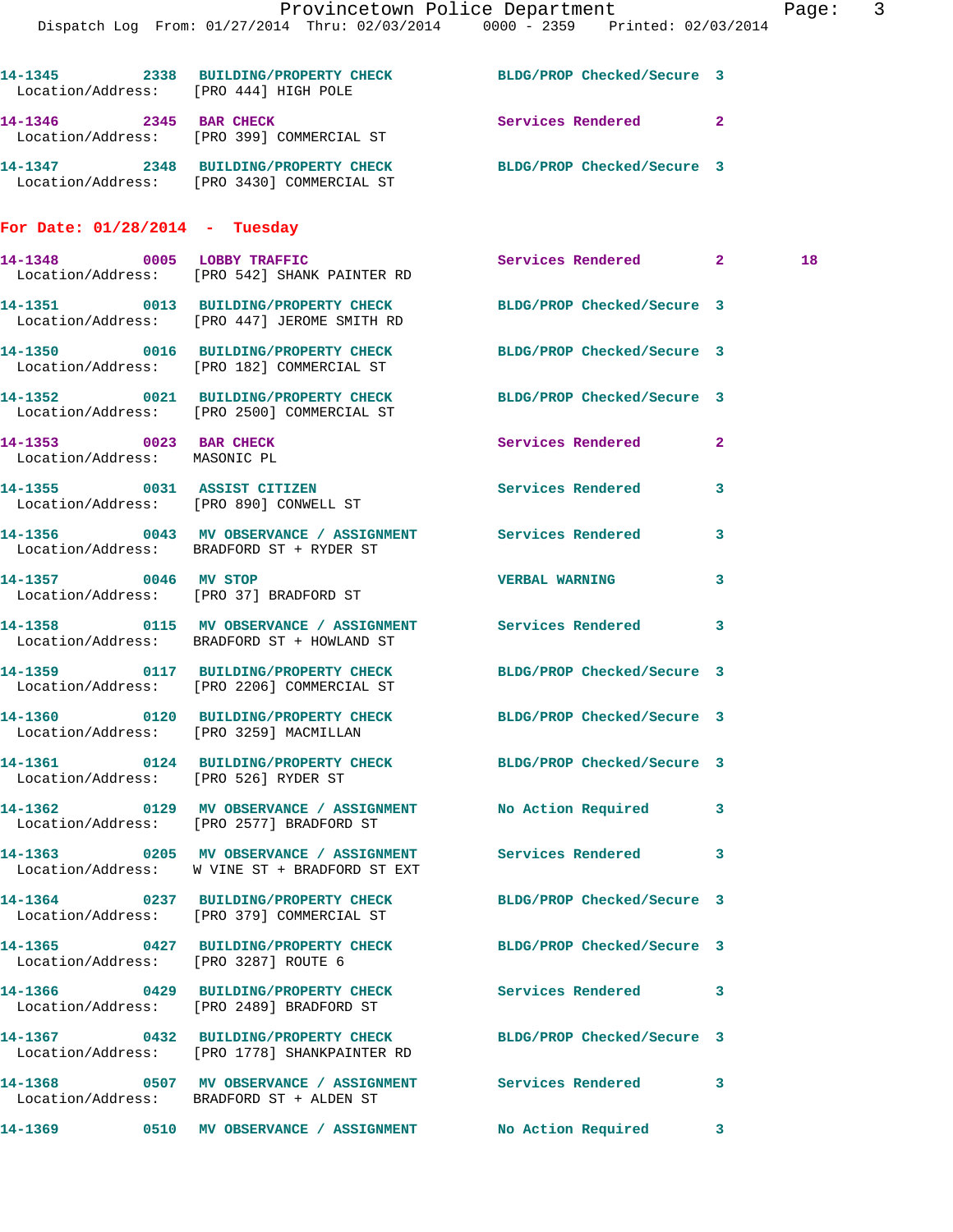|                                      | Dispatch Log From: 01/27/2014 Thru: 02/03/2014 0000 - 2359 Printed: 02/03/2014                                          | Provincetown Police Department Page: 4                                                                         |              |
|--------------------------------------|-------------------------------------------------------------------------------------------------------------------------|----------------------------------------------------------------------------------------------------------------|--------------|
| Location/Address: SHANKPAINTER RD    |                                                                                                                         |                                                                                                                |              |
|                                      | 14-1370 0513 BUILDING/PROPERTY CHECK BLDG/PROP Checked/Secure 3<br>Location/Address: [PRO 306] COMMERCIAL ST            |                                                                                                                |              |
|                                      | 14-1371   0539   BUILDING/PROPERTY CHECK   BLDG/PROP Checked/Secure   3<br>Location/Address: [PRO 2] ALDEN ST           |                                                                                                                |              |
|                                      | 14-1372 0541 BUILDING/PROPERTY CHECK BLD/PROP CHECKED UNSECUR 3<br>Location/Address: [PRO 16] BRADFORD ST               |                                                                                                                |              |
|                                      | 14-1373   0550   BUILDING/PROPERTY CHECK   BLDG/PROP Checked/Secure   3<br>Location/Address: [PRO 545] SHANK PAINTER RD |                                                                                                                |              |
|                                      | 14-1374 0607 BUILDING/PROPERTY CHECK BLDG/PROP Checked/Secure 3<br>Location/Address: [PRO 3256] COMMERCIAL ST           |                                                                                                                |              |
|                                      | 14-1375 0812 AT SCHOOL<br>Location/Address: [PRO 569] WINSLOW ST                                                        | Services Rendered 3                                                                                            |              |
| Location/Address: [PRO 3287] ROUTE 6 | 14-1376 0832 BUILDING/PROPERTY CHECK BLDG/PROP Checked/Secure 3                                                         |                                                                                                                |              |
|                                      | 14-1377 0928 LARCENY / FORGERY / FRAUD SPOKEN TO<br>Location/Address: [PRO 442] HARRY KEMP WAY                          |                                                                                                                | $\mathbf{2}$ |
|                                      | 14-1378 0931 ATM ALARM<br>Location/Address: [PRO 3193] COMMERCIAL ST                                                    | Unfounded                                                                                                      | 1            |
|                                      | 14-1379 0952 FUNERAL ESCORT<br>Location/Address: [PRO 1645] HARRY KEMP WAY                                              | Services Rendered 3                                                                                            |              |
|                                      | 14-1380 1005 BUILDING/PROPERTY CHECK<br>Location/Address: [PRO 2499] RACE POINT RD                                      | Services Rendered                                                                                              | 3            |
| 14-1381 1032 MV STOP                 | Location/Address: [PRO 68] PROVINCELANDS RD                                                                             | <b>VERBAL WARNING</b>                                                                                          | 3            |
|                                      | 14-1382 1044 LARCENY<br>Location/Address: [PRO 2616] COMMERCIAL ST                                                      | SPOKEN TO THE STREET OF THE STREET OF THE STREET OF THE STREET OF THE STREET OF THE STREET OF THE STREET OF TH | $\mathbf{2}$ |
|                                      | 14-1383 1101 BUILDING/PROPERTY CHECK<br>Location/Address: [PRO 2898] JEROME SMITH RD                                    | BLDG/PROP Checked/Secure 3                                                                                     |              |
|                                      | 14-1384 1140 ABANDONED BIKE REMOVED Services Rendered<br>Location/Address: [PRO 182] COMMERCIAL ST                      |                                                                                                                | $\mathbf{2}$ |
| 14-1385 1142 FOLLOW UP               | Location/Address: [PRO 111] COMMERCIAL ST                                                                               | Services Rendered                                                                                              | $\mathbf{2}$ |
| Location/Address: RACE POINT RD      | 14-1386 1159 CUSTODY COMPLAINT                                                                                          | SPOKEN TO                                                                                                      | 3            |
| Location/Address: [PRO 2521] ROUTE 6 | 14-1387 1310 MV OBSERVANCE / ASSIGNMENT Services Rendered 3                                                             |                                                                                                                |              |
|                                      | 14-1388 1314 BUILDING/PROPERTY CHECK Services Rendered<br>Location/Address: [PRO 391] COMMERCIAL ST                     |                                                                                                                | 3            |
| 14-1389   1324   COMPLAINT           | Location/Address: [PRO 542] SHANK PAINTER RD                                                                            | SPOKEN TO                                                                                                      | 3            |
|                                      | 14-1390 1330 LOST BLACK ANDROID PHONE Services Rendered<br>Location/Address: [PRO 542] SHANK PAINTER RD                 |                                                                                                                | 3            |
| 14-1391 1335 VERBAL SPEED            | Location/Address: [PRO 2521] ROUTE 6                                                                                    | VERBAL WARNING 3                                                                                               |              |
|                                      | 14-1392 1338 BUILDING/PROPERTY CHECK BLDG/PROP Checked/Secure 3                                                         |                                                                                                                |              |

Location/Address: [PRO 571] ALDEN ST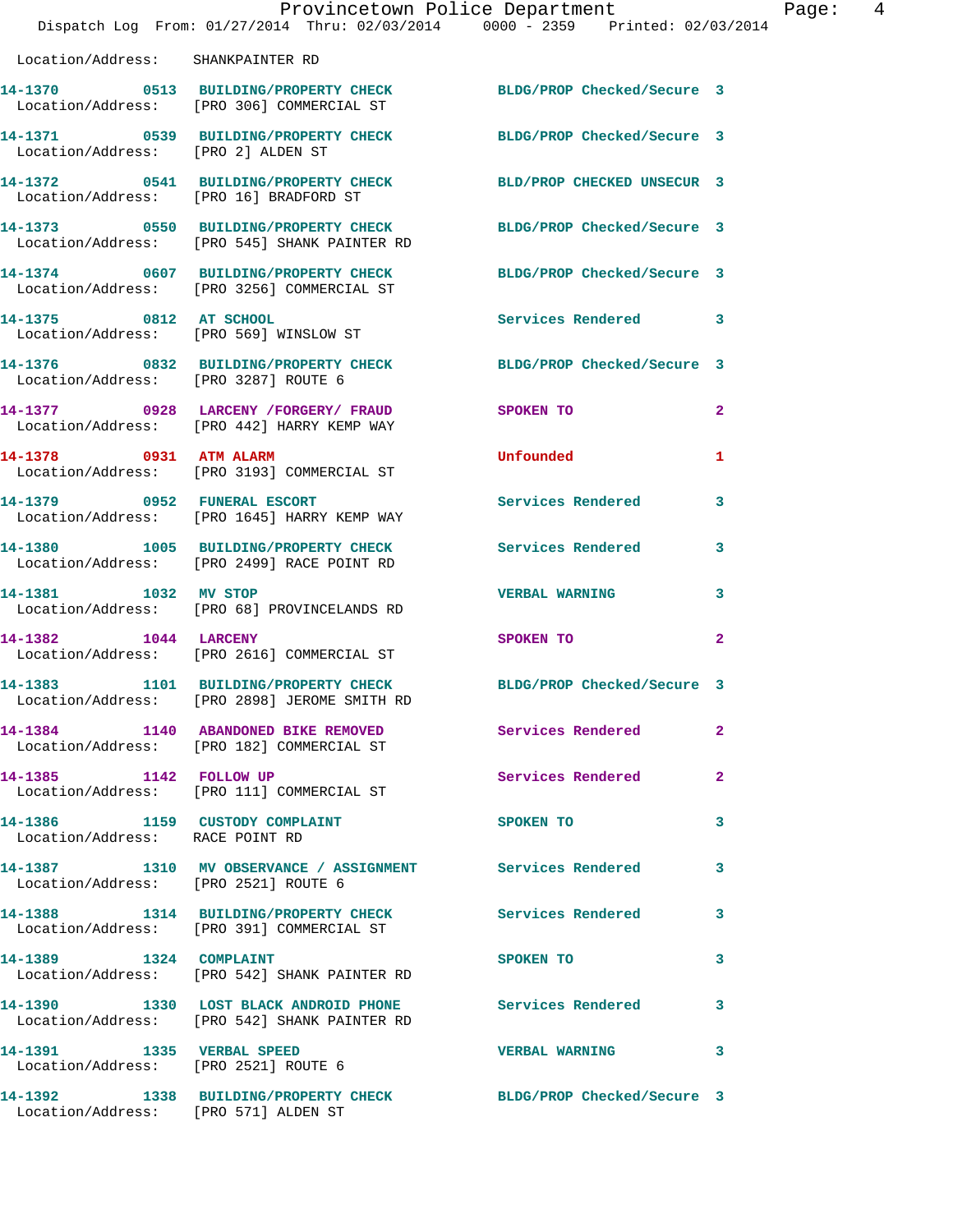|                                        |                                                                                     | Provincetown Police Department<br>Dispatch Log From: 01/27/2014 Thru: 02/03/2014 0000 - 2359 Printed: 02/03/2014 | Page: 5                 |
|----------------------------------------|-------------------------------------------------------------------------------------|------------------------------------------------------------------------------------------------------------------|-------------------------|
|                                        | 14-1393 1359 PET PANTRY<br>Location/Address: [PRO 285] COMMERCIAL ST                | Services Rendered 3                                                                                              |                         |
|                                        | Location/Address: [PRO 3317] CEMETERY RD                                            | 14-1394 1417 BUILDING/PROPERTY CHECK BLDG/PROP Checked/Secure 3                                                  | 1                       |
|                                        |                                                                                     | 14-1395 1545 BUILDING/PROPERTY CHECK BLDG/PROP Checked/Secure 3<br>Location/Address: [PRO 564] BAYBERRY          |                         |
| Location/Address: [PRO 58] BRADFORD ST |                                                                                     | 14-1396 1606 MV OBSERVANCE / ASSIGNMENT No Action Required 3                                                     |                         |
|                                        | 14-1397 1635 WATER CALL<br>Location/Address: [PRO 1631] WINTHROP PL                 | Services Rendered 3                                                                                              |                         |
| Location/Address: [PRO 3440] ROUTE 6   |                                                                                     | 14-1398 1640 MV OBSERVANCE / ASSIGNMENT Services Rendered 3                                                      |                         |
|                                        | Location/Address: ROUTE 6 + SNAIL RD                                                | 14-1399 1703 MV STOP/VERBAL 90/17 7 VERBAL WARNING                                                               | $\overline{\mathbf{3}}$ |
|                                        | 14-1400 1720 ALARM - FIRE<br>Location/Address: [PRO 2277] BRADFORD ST               | False Alarm                                                                                                      | 1                       |
|                                        | Location/Address: [PRO 2206] COMMERCIAL ST                                          | 14-1401 1733 BUILDING/PROPERTY CHECK BLDG/PROP Checked/Secure 3                                                  |                         |
|                                        | 14-1402 1806 MV STOP<br>Location/Address: DYER ST + BRADFORD ST                     | <b>VERBAL WARNING</b>                                                                                            | 3                       |
| 14-1403 1839 LOOSE DOG                 | Location/Address: [PRO 2977] COMMERCIAL ST                                          | Could Not Locate 2                                                                                               | 1                       |
| Location/Address: [PRO 512] PRINCE ST  |                                                                                     | 14-1404 1935 BUILDING/PROPERTY CHECK BLDG/PROP Checked/Secure 3                                                  |                         |
| Location/Address: [PRO 3287] ROUTE 6   |                                                                                     | 14-1405 1953 BUILDING/PROPERTY CHECK BLDG/PROP Checked/Secure 3                                                  |                         |
|                                        | 14-1406 2036 COMPLAINT<br>Location/Address: [PRO 2124] COMMERCIAL ST                | No Action Required 3                                                                                             |                         |
|                                        | 14-1407 2117 BUILDING/PROPERTY CHECK<br>Location/Address: [PRO 3004] BRADFORD ST    | BLDG/PROP Checked/Secure 3                                                                                       |                         |
|                                        | Location/Address: [PRO 175] COMMERCIAL ST                                           | 14-1408 2139 BUILDING/PROPERTY CHECK BLDG/PROP Checked/Secure 3                                                  |                         |
|                                        | 14-1409 2313 BUILDING/PROPERTY CHECK<br>Location/Address: [PRO 16] MAYFLOWER AVE    | BLDG/PROP Checked/Secure 3                                                                                       |                         |
|                                        | 14-1410 2334 BUILDING/PROPERTY CHECK<br>Location/Address: [PRO 530] SHANKPAINTER RD | BLDG/PROP Checked/Secure 3                                                                                       |                         |
|                                        | Location/Address: [PRO 3443] COMMERCIAL ST                                          | 14-1411 2341 BUILDING/PROPERTY CHECK BLDG/PROP Checked/Secure 3                                                  |                         |
| For Date: $01/29/2014$ - Wednesday     |                                                                                     |                                                                                                                  |                         |
|                                        | Location/Address: BRADFORD ST + RYDER ST                                            | 14-1412 0001 MV OBSERVANCE / ASSIGNMENT Services Rendered 3                                                      |                         |
|                                        | 14-1413 0009 BUILDING/PROPERTY CHECK<br>Location/Address: [PRO 2737] COMMERCIAL ST  | BLDG/PROP Checked/Secure 3                                                                                       |                         |
|                                        | Location/Address: [PRO 595] BRADFORD ST                                             | 14-1414 0031 MV OBSERVANCE / ASSIGNMENT Services Rendered 3                                                      |                         |
|                                        | Location/Address: [PRO 488] MAYFLOWER AVE                                           | 14-1415 0046 BUILDING/PROPERTY CHECK BLD/PROP CHECKED UNSECUR 3                                                  |                         |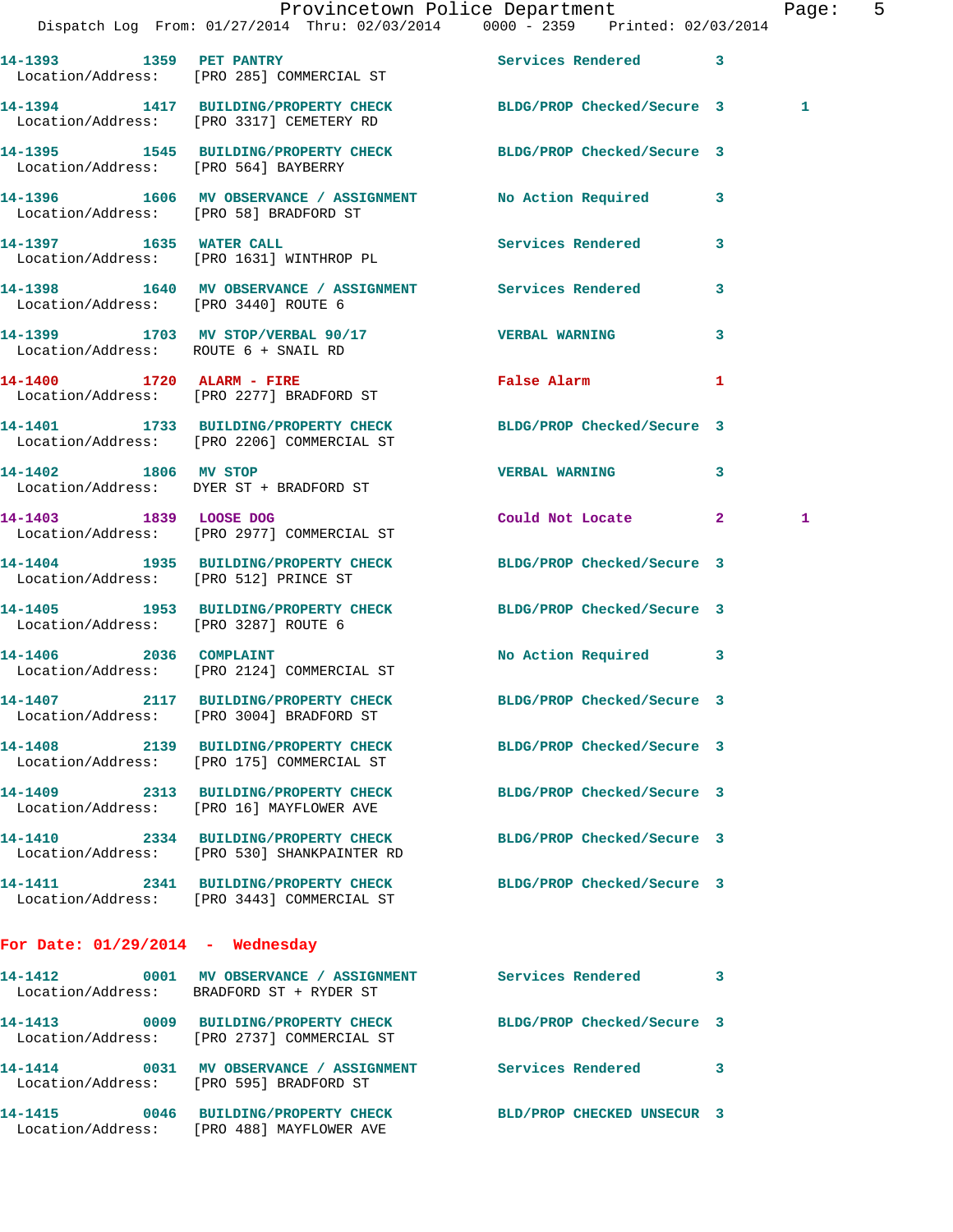|                                                                 | 14-1416 0046 BUILDING/PROPERTY CHECK BLDG/PROP Checked/Secure 3<br>Location/Address: [PRO 306] COMMERCIAL ST          |                            |              |    |
|-----------------------------------------------------------------|-----------------------------------------------------------------------------------------------------------------------|----------------------------|--------------|----|
|                                                                 | 14-1417   0109 MV OBSERVANCE / ASSIGNMENT   Services Rendered   3<br>Location/Address: SHANK PAINTER RD + BRADFORD ST |                            |              |    |
|                                                                 | 14-1418 0112 BUILDING/PROPERTY CHECK BLDG/PROP Checked/Secure 3<br>Location/Address: [PRO 2539] RYDER ST              |                            |              |    |
|                                                                 | 14-1419 0138 BUILDING/PROPERTY CHECK BLDG/PROP Checked/Secure 3<br>Location/Address: [PRO 379] COMMERCIAL ST          |                            |              |    |
|                                                                 | 14-1420 0142 BUILDING/PROPERTY CHECK BLDG/PROP Checked/Secure 3<br>Location/Address: [PRO 3259] MACMILLAN             |                            |              |    |
|                                                                 | 14-1421 0238 BUILDING/PROPERTY CHECK Services Rendered 3<br>Location/Address: [PRO 564] BAYBERRY                      |                            |              |    |
|                                                                 | 14-1422 0423 BUILDING/PROPERTY CHECK BLDG/PROP Checked/Secure 3<br>Location/Address: [PRO 595] BRADFORD ST            |                            |              |    |
|                                                                 | 14-1423 0427 BUILDING/PROPERTY CHECK BLDG/PROP Checked/Secure 3<br>Location/Address: [PRO 447] JEROME SMITH RD        |                            |              |    |
|                                                                 | 14-1424 0431 BUILDING/PROPERTY CHECK BLDG/PROP Checked/Secure 3<br>Location/Address: [PRO 3287] ROUTE 6               |                            |              |    |
|                                                                 | 14-1425 0450 LOBBY TRAFFIC<br>Location/Address: [PRO 542] SHANK PAINTER RD                                            | Services Rendered 2        |              | 24 |
| Location/Address: [PRO 2] ALDEN ST                              | 14-1426 0500 BUILDING/PROPERTY CHECK BLDG/PROP Checked/Secure 3                                                       |                            |              |    |
|                                                                 | 14-1427 0554 ASSIST AGENCY / MUTUAL AID Taken/Referred to Other 3<br>Location/Address: [PRO 519] RACE POINT RD        |                            |              |    |
|                                                                 | 14-1428 0724 WELL-BEING CHECK<br>Location/Address: [PRO 595] BRADFORD ST                                              | <b>SPOKEN TO</b>           | 3            |    |
|                                                                 | 14-1429 0742 BUILDING/PROPERTY CHECK BLDG/PROP Checked/Secure 3<br>Location/Address: [PRO 3287] ROUTE 6               |                            |              |    |
|                                                                 | 14-1430 0812 BUILDING/PROPERTY CHECK BLDG/PROP Checked/Secure 3<br>Location/Address: [PRO 2483] COMMERCIAL ST         |                            |              |    |
| 14-1431<br>0813 AT SCHOOL                                       | Location/Address: [PRO 569] WINSLOW ST                                                                                | Services Rendered          | 3            |    |
|                                                                 | 14-1432 0838 BUILDING/PROPERTY CHECK BLDG/PROP Checked/Secure 3<br>Location/Address: [PRO 2206] COMMERCIAL ST         |                            |              |    |
|                                                                 | 14-1433 0853 BUILDING/PROPERTY CHECK<br>Location/Address: [PRO 2483] COMMERCIAL ST                                    | BLDG/PROP Checked/Secure 3 |              |    |
|                                                                 | 14-1434 0903 BUILDING/PROPERTY CHECK<br>Location/Address: [PRO 2500] COMMERCIAL ST                                    | BLDG/PROP Checked/Secure 3 |              |    |
| 14-1435 0933 MV COMPLAINT<br>Location/Address: NELSON AVE       |                                                                                                                       | Unfounded                  | $\mathbf{2}$ |    |
|                                                                 | 14-1436 1000 BUILDING/PROPERTY CHECK<br>Location/Address: [PRO 391] COMMERCIAL ST                                     | Services Rendered          | 3            |    |
|                                                                 | 14-1440 1250 BUILDING/PROPERTY CHECK<br>Location/Address: [PRO 2490] PROVINCELANDS RD                                 | BLDG/PROP Checked/Secure 3 |              |    |
| 14-1441 1304 LOCKBOX ASSIST<br>Location/Address: MILLER HILL RD |                                                                                                                       | Services Rendered          | 3            |    |
| 14-1442                                                         | 1338 BUILDING/PROPERTY CHECK                                                                                          | BLDG/PROP Checked/Secure 3 |              |    |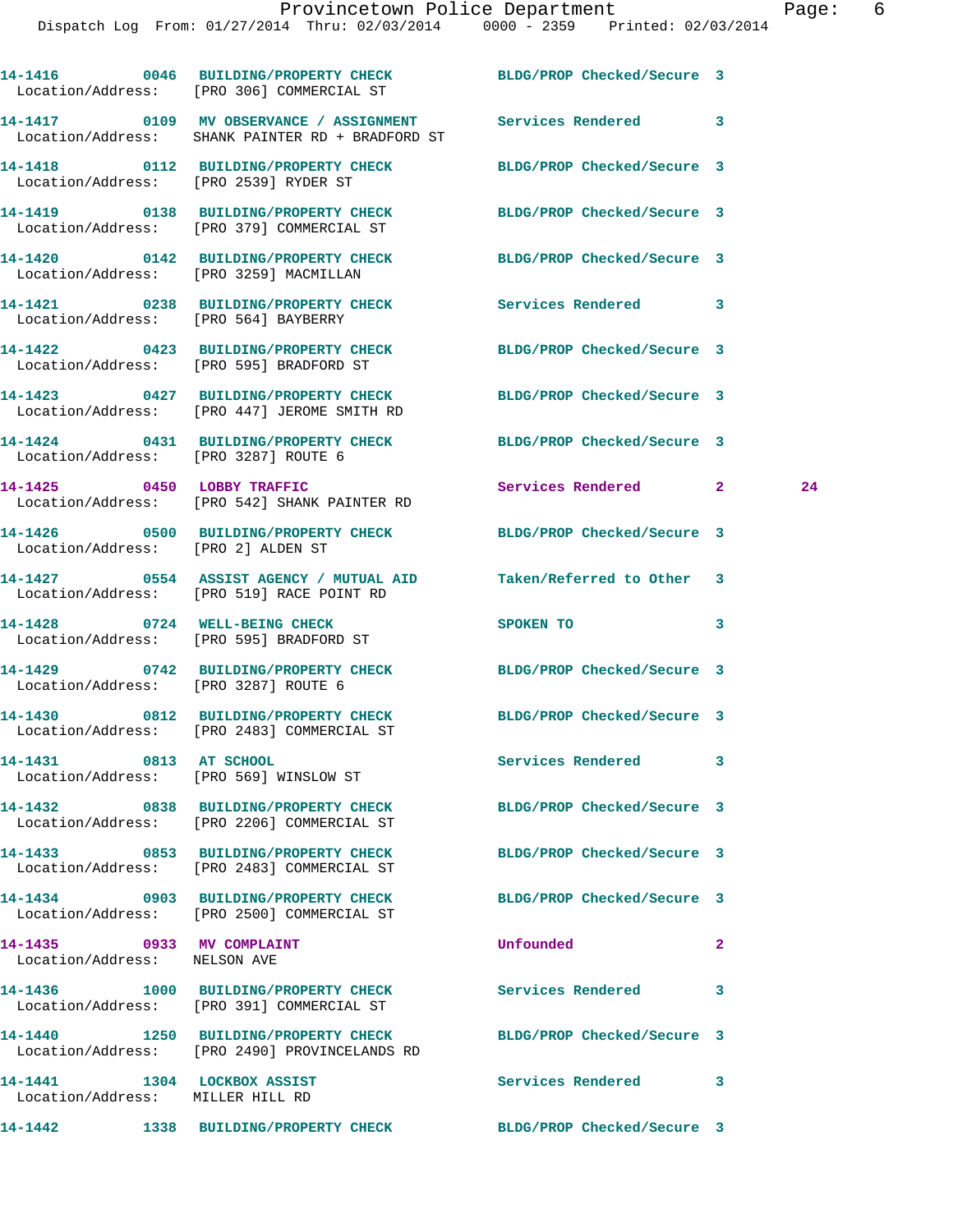| Location/Address: [PRO 571] ALDEN ST<br>Location/Address: [PRO 3317] CEMETERY RD<br>Location/Address: [PRO 3222] ALDEN ST<br>Location/Address: [PRO 306] COMMERCIAL ST<br>Location/Address: [PRO 3317] CEMETERY RD<br>Location/Address: [PRO 1778] SHANKPAINTER RD<br>Location/Address: [PRO 3296] SHANKPAINTER RD | 14-1443 1428 BUILDING/PROPERTY CHECK BLDG/PROP Checked/Secure 3<br>Transported to Hospital 1<br>14-1446 1535 PARKING COMPLAINT / GENERAL Services Rendered 3<br>14-1447 1639 BUILDING/PROPERTY CHECK BLDG/PROP Checked/Secure 3<br>14-1448 1653 BUILDING/PROPERTY CHECK BLDG/PROP Checked/Secure 3 |                                                                              | 1                                                                                                                                                 |  |
|--------------------------------------------------------------------------------------------------------------------------------------------------------------------------------------------------------------------------------------------------------------------------------------------------------------------|----------------------------------------------------------------------------------------------------------------------------------------------------------------------------------------------------------------------------------------------------------------------------------------------------|------------------------------------------------------------------------------|---------------------------------------------------------------------------------------------------------------------------------------------------|--|
|                                                                                                                                                                                                                                                                                                                    |                                                                                                                                                                                                                                                                                                    |                                                                              |                                                                                                                                                   |  |
|                                                                                                                                                                                                                                                                                                                    |                                                                                                                                                                                                                                                                                                    |                                                                              |                                                                                                                                                   |  |
|                                                                                                                                                                                                                                                                                                                    |                                                                                                                                                                                                                                                                                                    |                                                                              |                                                                                                                                                   |  |
|                                                                                                                                                                                                                                                                                                                    |                                                                                                                                                                                                                                                                                                    |                                                                              |                                                                                                                                                   |  |
|                                                                                                                                                                                                                                                                                                                    |                                                                                                                                                                                                                                                                                                    |                                                                              |                                                                                                                                                   |  |
|                                                                                                                                                                                                                                                                                                                    |                                                                                                                                                                                                                                                                                                    |                                                                              |                                                                                                                                                   |  |
|                                                                                                                                                                                                                                                                                                                    | 14-1449 1654 PARK, WALK & TALK BLDG/PROP Checked/Secure 2                                                                                                                                                                                                                                          |                                                                              |                                                                                                                                                   |  |
| 14-1450 1657 COMPLAINT<br>Location/Address: [PRO 542] SHANK PAINTER RD                                                                                                                                                                                                                                             | SPOKEN TO THE STATE OF THE STATE OF THE STATE OF THE STATE OF THE STATE OF THE STATE OF THE STATE OF THE STATE OF THE STATE OF THE STATE OF THE STATE OF THE STATE OF THE STATE OF THE STATE OF THE STATE OF THE STATE OF THE                                                                      | $\mathbf{3}$                                                                 |                                                                                                                                                   |  |
| 14-1451 1710 PARK, WALK & TALK<br>Location/Address: [PRO 816] COMMERCIAL ST                                                                                                                                                                                                                                        | Services Rendered 2                                                                                                                                                                                                                                                                                |                                                                              |                                                                                                                                                   |  |
| 14-1452 1801 PARK, WALK & TALK<br>Location/Address: [PRO 488] MAYFLOWER AVE                                                                                                                                                                                                                                        | Services Rendered                                                                                                                                                                                                                                                                                  | $\mathbf{2}$                                                                 |                                                                                                                                                   |  |
| 14-1453 1848 TTY TEST CALL<br>Location/Address: [PRO 542] SHANK PAINTER RD                                                                                                                                                                                                                                         | No Action Required 1                                                                                                                                                                                                                                                                               |                                                                              |                                                                                                                                                   |  |
| 14-1454 1914 BUILDING/PROPERTY CHECK<br>Location/Address: [PRO 2483] COMMERCIAL ST                                                                                                                                                                                                                                 | BLDG/PROP Checked/Secure 3                                                                                                                                                                                                                                                                         |                                                                              |                                                                                                                                                   |  |
| Location/Address: [PRO 3259] MACMILLAN                                                                                                                                                                                                                                                                             | 14-1455 2014 BUILDING/PROPERTY CHECK BLDG/PROP Checked/Secure 3                                                                                                                                                                                                                                    |                                                                              |                                                                                                                                                   |  |
| 14-1456  2029 ALARM - GENERAL<br>Location/Address: [PRO 838] COMMERCIAL ST                                                                                                                                                                                                                                         | False Alarm 1                                                                                                                                                                                                                                                                                      |                                                                              |                                                                                                                                                   |  |
| Location/Address: [PRO 519] RACE POINT RD                                                                                                                                                                                                                                                                          |                                                                                                                                                                                                                                                                                                    |                                                                              |                                                                                                                                                   |  |
| Location/Address: [PRO 530] SHANK PAINTER RD                                                                                                                                                                                                                                                                       |                                                                                                                                                                                                                                                                                                    |                                                                              |                                                                                                                                                   |  |
| Location/Address: [PRO 1778] SHANK PAINTER RD                                                                                                                                                                                                                                                                      |                                                                                                                                                                                                                                                                                                    |                                                                              |                                                                                                                                                   |  |
| Location/Address: [PRO 399] COMMERCIAL ST                                                                                                                                                                                                                                                                          |                                                                                                                                                                                                                                                                                                    | 2                                                                            |                                                                                                                                                   |  |
|                                                                                                                                                                                                                                                                                                                    | SPOKEN TO                                                                                                                                                                                                                                                                                          | 3                                                                            |                                                                                                                                                   |  |
|                                                                                                                                                                                                                                                                                                                    | Location/Address: [PRO 2479] ROUTE 6                                                                                                                                                                                                                                                               | 14-1458 2324 BUILDING/PROPERTY CHECK<br>14-1459 2331 BUILDING/PROPERTY CHECK | 14-1457 2213 BUILDING/PROPERTY CHECK BLDG/PROP Checked/Secure 3<br>BLDG/PROP Checked/Secure 3<br>BLDG/PROP Checked/Secure 3<br>No Action Required |  |

**14-1477 0001 LOBBY TRAFFIC Services Rendered 2 18**  Location/Address: [PRO 542] SHANK PAINTER RD **14-1463** 0008 BAR CHECK **14-1463** Services Rendered 2 Location/Address: [PRO 3443] COMMERCIAL ST **14-1464 0021 BUILDING/PROPERTY CHECK BLDG/PROP Checked/Secure 3**  Location/Address: [PRO 512] PRINCE ST **14-1465 0031 MV OBSERVANCE / ASSIGNMENT Services Rendered 3**  Location/Address: BRADFORD ST + RYDER ST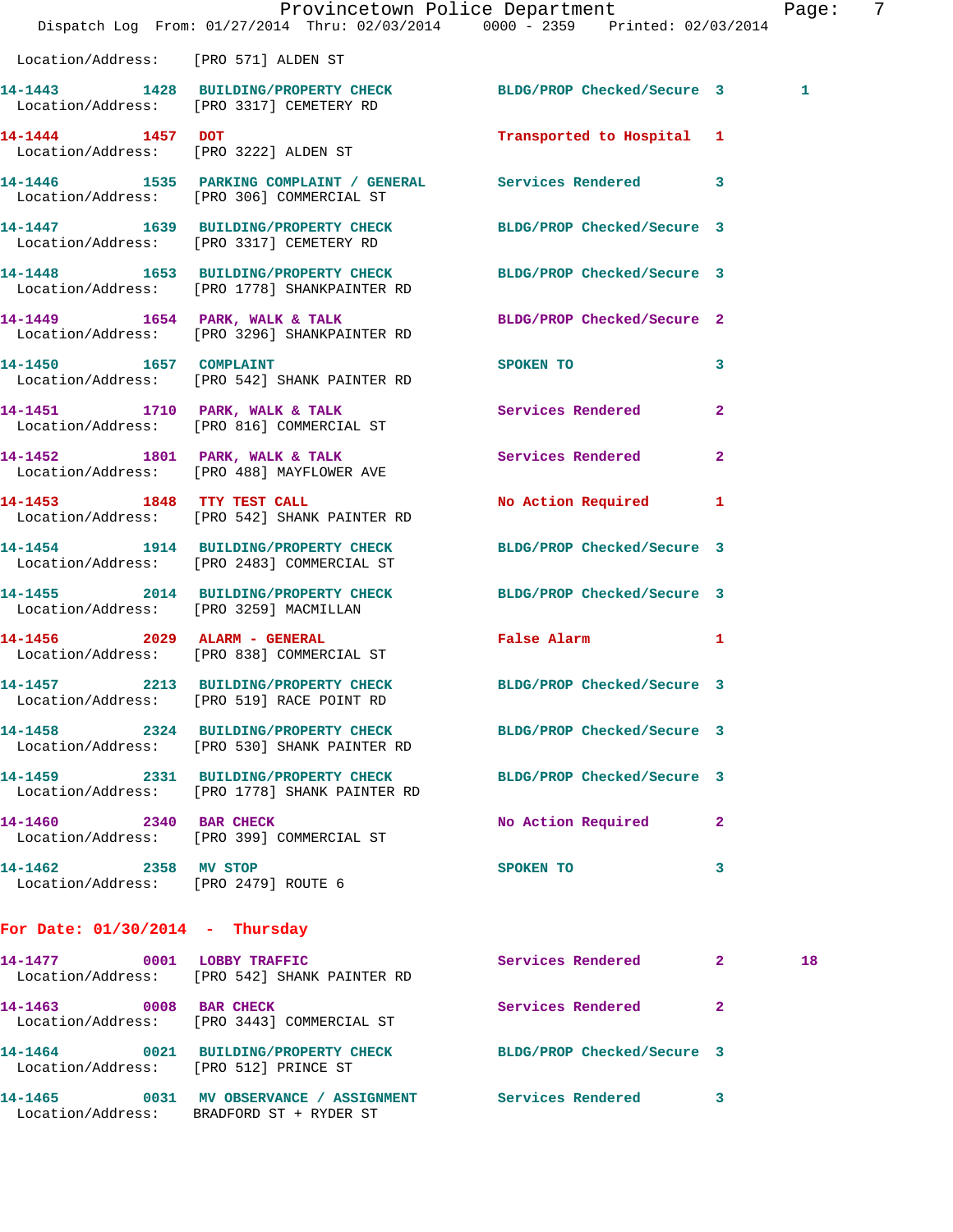**14-1466 0032 BUILDING/PROPERTY CHECK BLDG/PROP Checked/Secure 3**  Location/Address: [PRO 3292] COMMERCIAL ST

**14-1467 0038 BUILDING/PROPERTY CHECK BLDG/PROP Checked/Secure 3**  Location/Address: [PRO 3296] SHANKPAINTER RD

**14-1469 0112 BUILDING/PROPERTY CHECK BLDG/PROP Checked/Secure 3** 

**14-1471 0200 BUILDING/PROPERTY CHECK BLDG/PROP Checked/Secure 3**  Location/Address: [PRO 16] MAYFLOWER AVE

Location/Address: [PRO 106] COMMERCIAL ST

Location/Address: [PRO 2543] MACMILLAN

Location/Address: [PRO 2] ALDEN ST

Location/Address: [PRO 447] JEROME SMITH RD

Location/Address: [PRO 3259] MACMILLAN WHARF

Location/Address: WEST VINE ST

**14-1484 0810 BUILDING/PROPERTY CHECK BLDG/PROP Checked/Secure 3**  Location/Address: [PRO 3287] ROUTE 6

Location/Address: [PRO 569] WINSLOW ST

Location/Address: [PRO 3317] CEMETERY RD

**14-1488 1006 BUILDING/PROPERTY CHECK BLDG/PROP Checked/Secure 3** 

**14-1489 1016 LOCKBOX REMOVAL Services Rendered 3** 

**14-1468 0041 MV OBSERVANCE / ASSIGNMENT Services Rendered 3**  Location/Address: HOWLAND ST + BRADFORD ST

Location/Address: [PRO 1638] COMMERCIAL ST

Location/Address: [PRO 1638] COMMERCIAL ST

**14-1473 0257 BUILDING/PROPERTY CHECK BLDG/PROP Checked/Secure 3**  Location/Address: [PRO 2898] JEROME SMITH RD

Location/Address: [PRO 1989] COMMERCIAL ST

**14-1476 0414 BUILDING/PROPERTY CHECK BLDG/PROP Checked/Secure 3**  Location/Address: [PRO 379] COMMERCIAL ST

Location/Address: [PRO 444] HIGH POLE

Location/Address: [PRO 2206] COMMERCIAL ST

**14-1486 0935 REASSURANCE REGISTRATION Services Rendered 3**  Location/Address: [PRO 327] COMMERCIAL ST

Location/Address: [PRO 2483] COMMERCIAL ST

Location/Address: [PRO 500] OAK DR

**14-1490 1028 PARK, WALK & TALK Services Rendered 2**  Location/Address: [PRO 2758] COMMERCIAL ST

**14-1470 0115 BUILDING/PROPERTY CHECK BLDG/PROP Checked/Secure 3** 

**14-1472 0257 BUILDING/PROPERTY CHECK Services Rendered 3** 

**14-1474 0304 BUILDING/PROPERTY CHECK BLDG/PROP Checked/Secure 3** 

**14-1475 0352 BUILDING/PROPERTY CHECK BLDG/PROP Checked/Secure 3** 

**14-1478 0511 BUILDING/PROPERTY CHECK BLDG/PROP Checked/Secure 3** 

**14-1479 0541 MV OBSERVANCE / ASSIGNMENT Services Rendered 3** 

**14-1480 0608 BUILDING/PROPERTY CHECK BLDG/PROP Checked/Secure 3** 

**14-1481 0625 BUILDING/PROPERTY CHECK Services Rendered 3** 

**14-1482 0725 BUILDING/PROPERTY CHECK BLDG/PROP Checked/Secure 3** 

**14-1483 0741 WIRES DOWN Services Rendered 2** 

**14-1485 0821 AT SCHOOL Services Rendered 3** 

**14-1487 0948 BUILDING/PROPERTY CHECK BLDG/PROP Checked/Secure 3 1**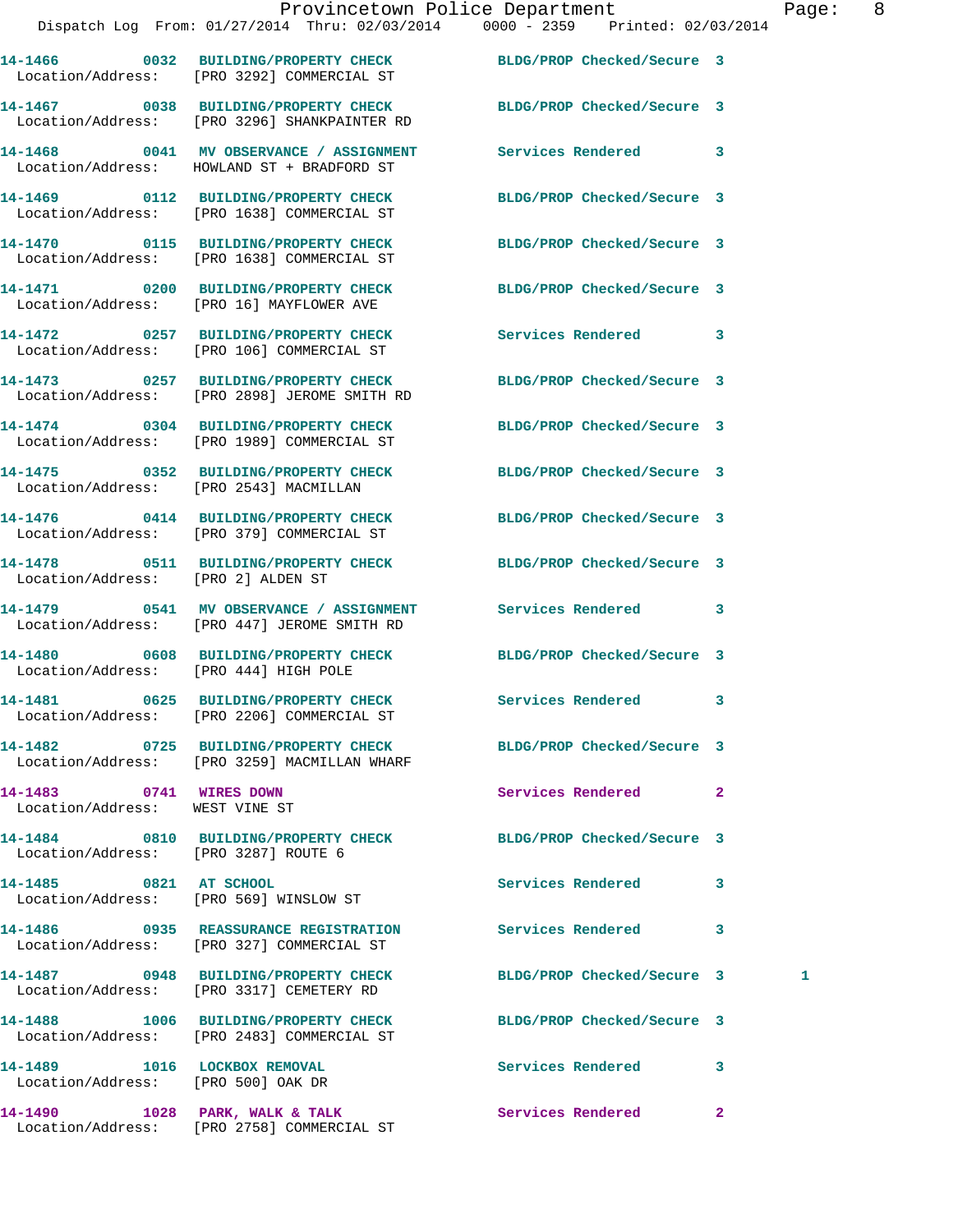**14-1491 1032 MV OBSERVANCE / ASSIGNMENT Services Rendered 3**  Location/Address: [PRO 106] COMMERCIAL ST **14-1492 1216 BUILDING/PROPERTY CHECK BLDG/PROP Checked/Secure 3**  Location/Address: [PRO 2898] JEROME SMITH RD **14-1493 1218 MV OBSERVANCE / ASSIGNMENT Services Rendered 3**  Location/Address: SHANK PAINTER RD + BRADFORD ST **14-1494 1218 THREATS SPOKEN TO 2**  Location/Address: [PRO 246] COMMERCIAL ST **14-1495 1322 MV OBSERVANCE / ASSIGNMENT Services Rendered 3**  Location/Address: BRADFORD ST + STANDISH ST **14-1496 1339 SUSPENDED/TOW Vehicle Towed 3**  Location/Address: [PRO 2542] COMMERCIAL ST **14-1497 1444 ALTERED STATUS/TRANSPORT Transported to Hospital 1**  Location/Address: [PRO 3222] ALDEN ST **14-1499 1511 BUILDING/PROPERTY CHECK BLDG/PROP Checked/Secure 3**  Location/Address: [PRO 2539] RYDER ST 14-1500 1525 PARK, WALK & TALK **Services Rendered** 2 Location/Address: [PRO 285] COMMERCIAL ST **14-1501 1615 BUILDING/PROPERTY CHECK BLDG/PROP Checked/Secure 3**  Location/Address: [PRO 564] BAYBERRY **14-1502 1640 PARK, WALK & TALK Services Rendered 2**  Location/Address: [PRO 221] COMMERCIAL ST **14-1503 1648 MV OBSERVANCE / ASSIGNMENT No Action Required 3**  Location/Address: [PRO 2977] COMMERCIAL ST **14-1504 1707 MV OBSERVANCE / ASSIGNMENT No Action Required 3**  Location/Address: [PRO 94] BRADFORD ST **14-1505 1751 BUILDING/PROPERTY CHECK BLDG/PROP Checked/Secure 3**  Location/Address: [PRO 519] RACE POINT RD 14-1506 1807 PARK, WALK & TALK **Services Rendered** 2 Location/Address: [PRO 3296] SHANKPAINTER RD **14-1507 1829 BUILDING/PROPERTY CHECK BLDG/PROP Checked/Secure 3**  Location/Address: [PRO 3259] MACMILLAN **14-1508 1838 BUILDING/PROPERTY CHECK BLDG/PROP Checked/Secure 3**  Location/Address: [PRO 530] SHANKPAINTER RD 14-1509 **1854 PARK, WALK & TALK Services Rendered** 2 Location/Address: [PRO 3222] ALDEN ST **14-1510 1935 ASSIST CITIZEN Services Rendered 3**  Location/Address: [PRO 3296] SHANK PAINTER RD **14-1513 2037 BUILDING/PROPERTY CHECK BLDG/PROP Checked/Secure 3**  Location/Address: [PRO 2] ALDEN ST **14-1511 2041 BUILDING/PROPERTY CHECK BLDG/PROP Checked/Secure 3**  Location/Address: [PRO 3256] COMMERCIAL ST **14-1512 2047 BUILDING/PROPERTY CHECK BLDG/PROP Checked/Secure 3**  Location/Address: [PRO 564] BAYBERRY **14-1514 2100 ASSIST CITIZEN/TRANSPORT Services Rendered 3**  Location/Address: BRADFORD ST + COTTAGE ST

**14-1515 2138 BUILDING/PROPERTY CHECK BLDG/PROP Checked/Secure 3**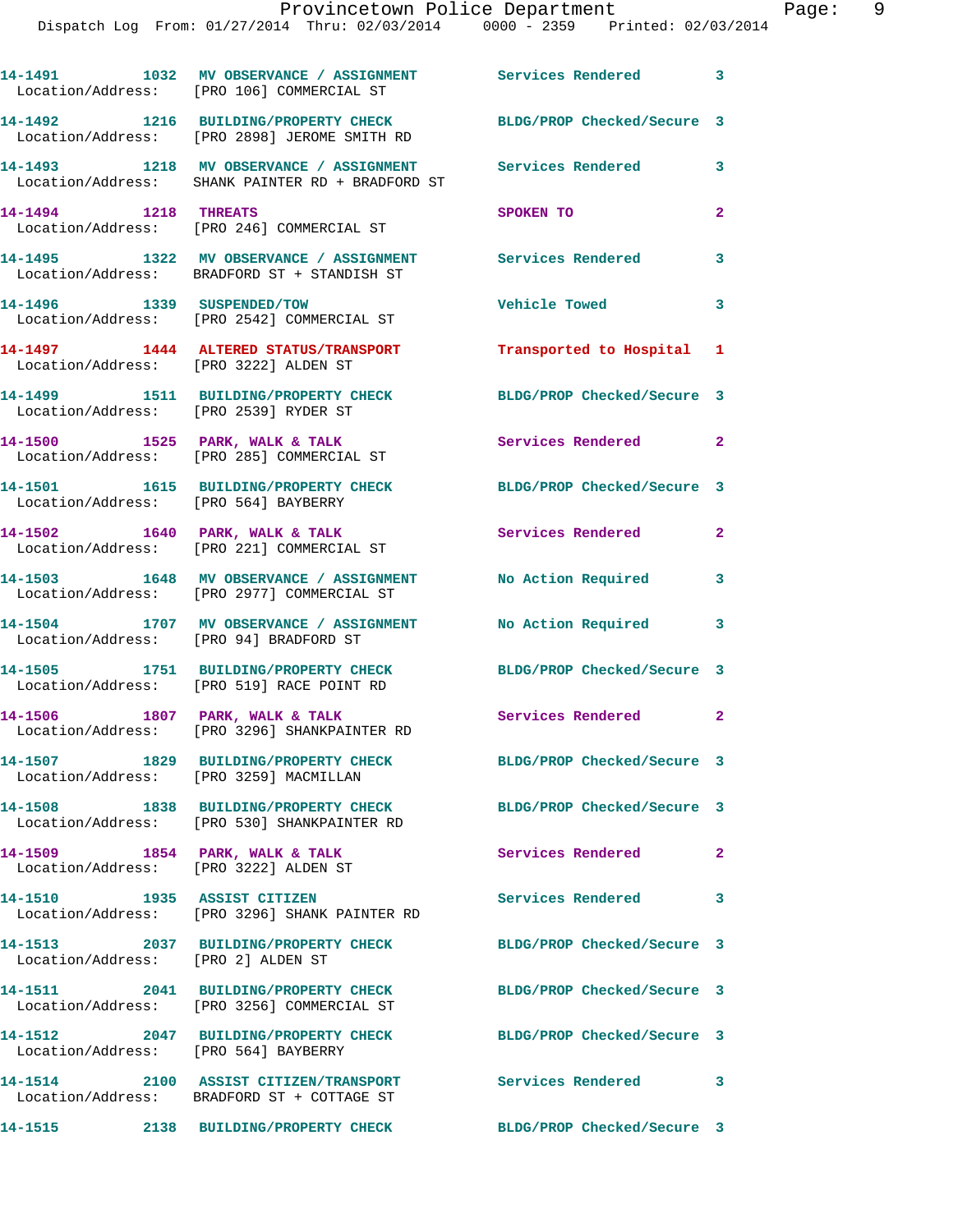|                                      | Dispatch Log From: 01/27/2014 Thru: 02/03/2014 0000 - 2359 Printed: 02/03/2014                                      | Provincetown Police Department | Page: | 10 |
|--------------------------------------|---------------------------------------------------------------------------------------------------------------------|--------------------------------|-------|----|
|                                      | Location/Address: [PRO 3243] SHANK PAINTER RD                                                                       |                                |       |    |
|                                      | 14-1516 2205 BUILDING/PROPERTY CHECK BLDG/PROP Checked/Secure 3<br>Location/Address: [PRO 306] COMMERCIAL ST        |                                |       |    |
| For Date: $01/31/2014$ - Friday      |                                                                                                                     |                                |       |    |
|                                      | 14-1517 0017 LOBBY TRAFFIC<br>Location/Address: [PRO 542] SHANK PAINTER RD                                          | Services Rendered 2            | 11    |    |
|                                      | 14-1518 0040 BAR CHECK<br>Location/Address: [PRO 3443] COMMERCIAL ST                                                | Services Rendered 2            |       |    |
| 14-1519 0048 BAR CHECK               | Location/Address: [PRO 80] CARVER ST                                                                                | Services Rendered 2            |       |    |
|                                      | 14-1520 0105 MV OBSERVANCE / ASSIGNMENT Services Rendered 3<br>Location/Address: BRADFORD ST + HIGH POLE HILL       |                                |       |    |
| Location/Address: [PRO 564] BAYBERRY | 14-1521 0123 BUILDING/PROPERTY CHECK BLDG/PROP Checked/Secure 3                                                     |                                |       |    |
|                                      | 14-1522 0138 BUILDING/PROPERTY CHECK<br>Location/Address: [PRO 3292] COMMERCIAL ST                                  | BLDG/PROP Checked/Secure 3     |       |    |
|                                      | 14-1523 0141 BUILDING/PROPERTY CHECK BLDG/PROP Checked/Secure 3<br>Location/Address: [PRO 516] RACE POINT RD        |                                |       |    |
|                                      | 14-1524 0223 MV OBSERVANCE / ASSIGNMENT Services Rendered 3<br>Location/Address: SHANK PAINTER RD                   |                                |       |    |
|                                      | 14-1525 0246 BUILDING/PROPERTY CHECK<br>Location/Address: [PRO 75] CAPTAIN BERTIE RD                                | BLDG/PROP Checked/Secure 3     |       |    |
|                                      | 14-1526 0352 BUILDING/PROPERTY CHECK<br>Location/Address: [PRO 488] MAYFLOWER ST                                    | BLDG/PROP Checked/Secure 3     |       |    |
|                                      | 14-1527 0511 BUILDING/PROPERTY CHECK<br>Location/Address: [PRO 3430] COMMERCIAL ST                                  | BLDG/PROP Checked/Secure 3     |       |    |
|                                      | 14-1528 		 0539 BUILDING/PROPERTY CHECK 			BLDG/PROP Checked/Secure 3<br>Location/Address: [PRO 2206] COMMERCIAL ST |                                |       |    |
| Location/Address: [PRO 3287] ROUTE 6 | 14-1529 0701 BUILDING/PROPERTY CHECK BLDG/PROP Checked/Secure 3                                                     |                                |       |    |
|                                      | 14-1530 0738 BUILDING/PROPERTY CHECK BLDG/PROP Checked/Secure 3<br>Location/Address: [PRO 564] BAYBERRY AVE         |                                |       |    |
| Location/Address: [PRO 571] ALDEN ST | 14-1531 0746 BUILDING/PROPERTY CHECK BLDG/PROP Checked/Secure 3                                                     |                                |       |    |
|                                      | 14-1532 0815 AT SCHOOL<br>Location/Address: [PRO 569] WINSLOW ST                                                    | Services Rendered 3            |       |    |
|                                      | 14-1533 0840 BUILDING/PROPERTY CHECK BLDG/PROP Checked/Secure 3<br>Location/Address: [PRO 2500] COMMERCIAL ST       |                                |       |    |
|                                      | 14-1534 0844 REASSURANCE APPLICATION SPOKEN TO<br>Location/Address: [PRO 1104] SHIPS WAY RD                         | $\sim$ 3                       |       |    |
|                                      | 14-1535 0908 BUILDING/PROPERTY CHECK BLDG/PROP Checked/Secure 3<br>Location/Address: [PRO 444] HIGH POLE HILL       |                                |       |    |
|                                      | 14-1536 0954 BUILDING/PROPERTY CHECK BLDG/PROP Checked/Secure 3<br>Location/Address: [PRO 3317] CEMETERY RD         |                                | 1     |    |
|                                      | 14-1537 1000 MV OBSERVANCE / ASSIGNMENT Services Rendered 3<br>Location/Address: BRADFORD ST + STANDISH ST          |                                |       |    |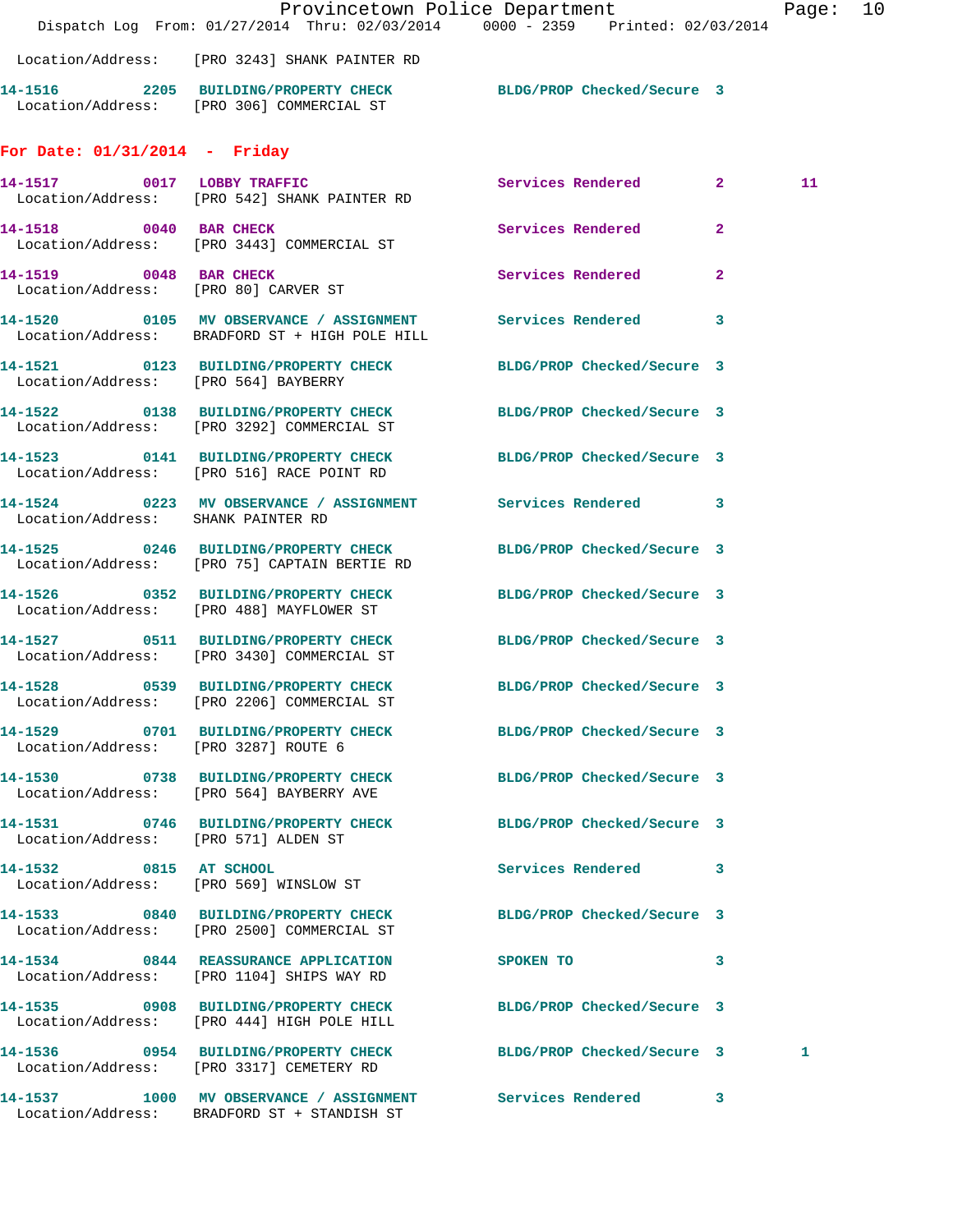|                                      | Provincetown Police Department<br>Dispatch Log From: 01/27/2014 Thru: 02/03/2014 0000 - 2359 Printed: 02/03/2014 |                            |                |
|--------------------------------------|------------------------------------------------------------------------------------------------------------------|----------------------------|----------------|
|                                      |                                                                                                                  |                            |                |
|                                      | 14-1539 1031 SERVE SUMMONS<br>Location/Address: [PRO 547] COMMERCIAL ST                                          | Could Not Locate           | 3              |
|                                      | 14-1540 1123 BUILDING/PROPERTY CHECK BLDG/PROP Checked/Secure 3<br>Location/Address: [PRO 2483] COMMERCIAL ST    |                            |                |
|                                      | 14-1541 1133 VERBAL DEFECTIVE<br>Location/Address: [PRO 539] SHANK PAINTER RD                                    | <b>VERBAL WARNING</b>      | 3              |
|                                      | 14-1542 1259 BUILDING/PROPERTY CHECK BLDG/PROP Checked/Secure 3<br>Location/Address: [PRO 447] JEROME SMITH RD   |                            |                |
|                                      | 14-1543 1347 LANDLORD/TENANT COMPLAINT SPOKEN TO<br>Location/Address: [PRO 2830] WINSTON CT                      |                            | $\overline{a}$ |
|                                      | 14-1544 1526 PARK, WALK & TALK<br>Location/Address: [PRO 606] CONWELL ST                                         | Services Rendered          | $\mathbf{2}$   |
|                                      | 14-1545 1601 MV OBSERVANCE / ASSIGNMENT Services Rendered<br>Location/Address: [PRO 2952] SHANK PAINTER RD       |                            | 3              |
|                                      | 14-1546 1604 BUILDING/PROPERTY CHECK BLDG/PROP Checked/Secure 3<br>Location/Address: [PRO 3259] MACMILLAN WHARF  |                            |                |
|                                      | 14-1547 1636 PARK, WALK & TALK<br>Location/Address: [PRO 106] COMMERCIAL ST                                      | <b>Services Rendered</b>   | $\overline{2}$ |
| Location/Address: [PRO 2513] ROUTE 6 | 14-1548 1640 MV OBSERVANCE / ASSIGNMENT Services Rendered                                                        |                            | 3              |
| 14-1550 1658 MV STOP                 | Location/Address: COMMERCIAL ST + BRADFORD ST                                                                    | <b>VERBAL WARNING</b>      | 3              |
| 14-1549 1703 MV STOP                 | Location/Address: [PRO 3296] SHANK PAINTER RD                                                                    | <b>VERBAL WARNING</b>      | 3              |
|                                      | 14-1551 1712 MEDICAL EMERGENCY/DOT<br>Location/Address: [PRO 440] HARRY KEMP WAY                                 | Transported to Hospital    | 1              |
|                                      | 14-1552 1714 911 MISDIAL<br>Location/Address: [PRO 440] HARRY KEMP WAY                                           | <b>Services Rendered</b>   | 1              |
|                                      | 14-1553 1734 MV OBSERVANCE / ASSIGNMENT<br>Location/Address: HOWLAND ST + HARRY KEMP WAY                         | Services Rendered 3        |                |
|                                      | 14-1556 1758 BUILDING/PROPERTY CHECK<br>Location/Address: [PRO 2206] COMMERCIAL ST                               | BLDG/PROP Checked/Secure 3 |                |
|                                      | 14-1555 1838 BUILDING/PROPERTY CHECK<br>Location/Address: [PRO 519] RACE POINT RD                                | BLDG/PROP Checked/Secure 3 |                |
|                                      | 14-1557 1906 MV OBSERVANCE / ASSIGNMENT Services Rendered<br>Location/Address: BRADFORD ST + STANDISH ST         |                            | 3              |
| 14-1558 1923 MV STOP                 | Location/Address: BRADFORD ST + WINSLOW ST                                                                       | <b>VERBAL WARNING</b>      | 3              |
|                                      | 14-1561 2000 BUILDING/PROPERTY CHECK<br>Location/Address: [PRO 2483] COMMERCIAL ST                               | BLDG/PROP Checked/Secure 3 |                |
|                                      | 14-1559 2035 BUILDING/PROPERTY CHECK<br>Location/Address: [PRO 182] COMMERCIAL ST                                | BLDG/PROP Checked/Secure 3 |                |
|                                      | 14-1560 2047 BUILDING/PROPERTY CHECK<br>Location/Address: [PRO 1646] WINSLOW ST                                  | BLDG/PROP Checked/Secure 3 |                |
| 2128 MV STOP<br>14-1562              | Location/Address: [PRO 606] CONWELL ST                                                                           | <b>VERBAL WARNING</b>      | 3              |
| 14-1563    2241 MV DISABLED          |                                                                                                                  | No Action Required         | $\mathbf{2}$   |

Location/Address: [PRO 595] BRADFORD ST

Page: 11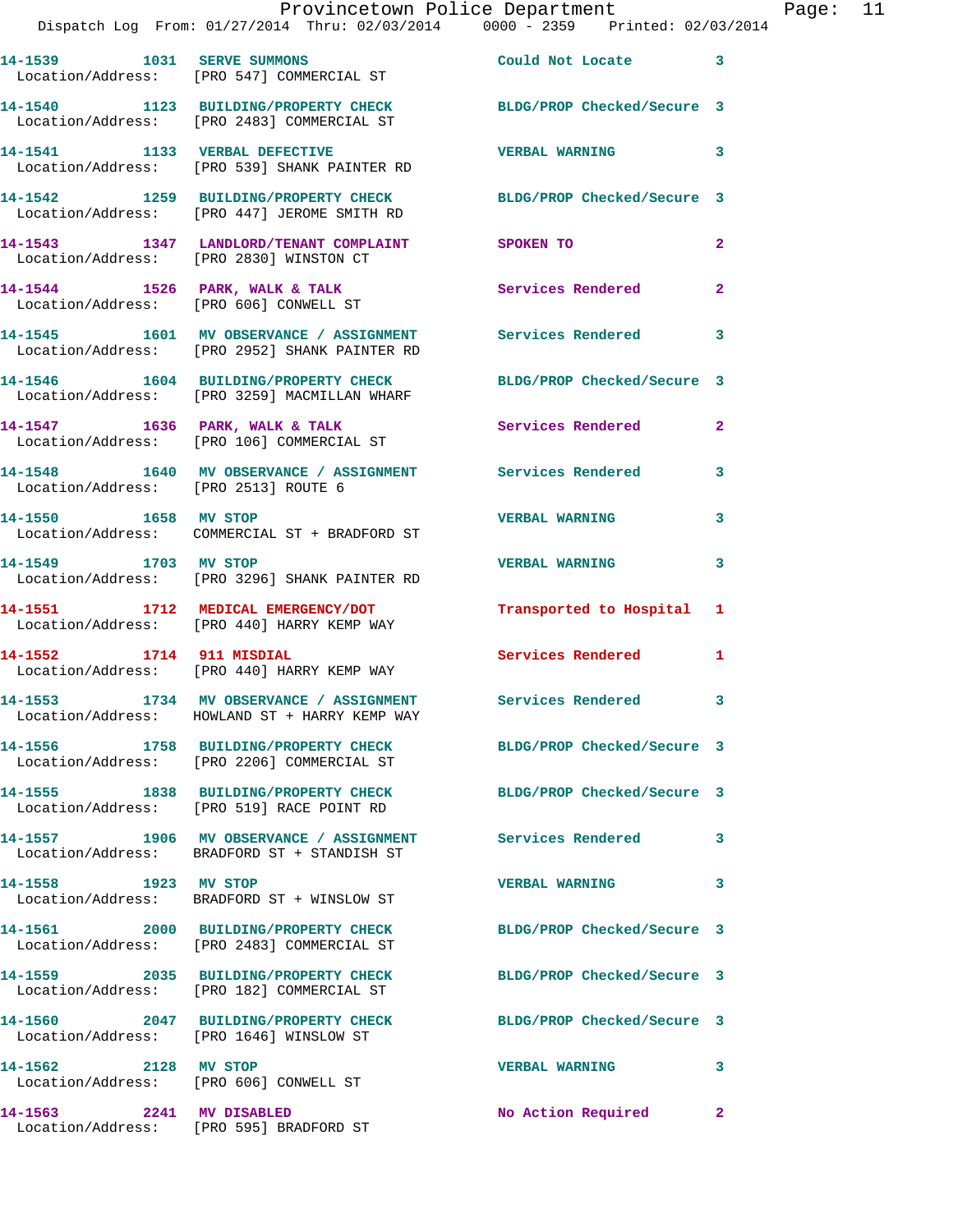|                                   | Provincetown Police Department The Page: 12                                                                      |                            |                         |   |  |
|-----------------------------------|------------------------------------------------------------------------------------------------------------------|----------------------------|-------------------------|---|--|
|                                   | Dispatch Log From: 01/27/2014 Thru: 02/03/2014 0000 - 2359 Printed: 02/03/2014                                   |                            |                         |   |  |
|                                   |                                                                                                                  |                            |                         |   |  |
|                                   | 14-1564 2316 GBC 14 FROM TRURO MIS/END No Action Required 3                                                      |                            |                         |   |  |
|                                   | 14-1566 2320 LOST BLACK WALLET<br>Location/Address: [PRO 1992] COMMERCIAL ST                                     | <b>Services Rendered</b>   | $\overline{\mathbf{3}}$ |   |  |
| 14-1565 2330 BAR CHECK            | Location/Address: [PRO 399] COMMERCIAL ST                                                                        | No Action Required 2       |                         |   |  |
|                                   | 14-1567 2344 PARK, WALK & TALK 2 Services Rendered 2<br>Location/Address: [PRO 105] COMMERCIAL ST                |                            |                         |   |  |
| For Date: $02/01/2014$ - Saturday |                                                                                                                  |                            |                         |   |  |
|                                   | 14-1568 0014 LOBBY TRAFFIC<br>Location/Address: [PRO 542] SHANK PAINTER RD                                       | Services Rendered 2        |                         | 9 |  |
|                                   | 14-1569 0014 BUILDING/PROPERTY CHECK BLDG/PROP Checked/Secure 3<br>Location/Address: [PRO 3430] COMMERCIAL ST    |                            |                         |   |  |
|                                   | 14-1570 0023 BUILDING/PROPERTY CHECK<br>Location/Address: [PRO 2543] MACMILLAN WHARF                             | BLDG/PROP Checked/Secure 3 |                         |   |  |
|                                   | 14-1572 0103 BUILDING/PROPERTY CHECK BLDG/PROP Checked/Secure 3<br>Location/Address: [PRO 1638] COMMERCIAL ST    |                            |                         |   |  |
|                                   | Location/Address: BRADFORD ST + STANDISH ST                                                                      |                            |                         |   |  |
|                                   | 14-1575 0202 BUILDING/PROPERTY CHECK BLDG/PROP Checked/Secure 3<br>Location/Address: [PRO 1989] COMMERCIAL ST    |                            |                         |   |  |
|                                   | 14-1574 0245 MV OBSERVANCE / ASSIGNMENT Services Rendered 3<br>Location/Address: SHANK PAINTER RD                |                            |                         |   |  |
|                                   | 14-1576 0310 BUILDING/PROPERTY CHECK BLDG/PROP Checked/Secure 3<br>Location/Address: [PRO 1778] SHANK PAINTER RD |                            |                         |   |  |
|                                   |                                                                                                                  |                            |                         |   |  |

**14-1577 0504 BUILDING/PROPERTY CHECK BLDG/PROP Checked/Secure 3**  Location/Address: [PRO 2489] BRADFORD ST

**14-1578 0543 MV OBSERVANCE / ASSIGNMENT No Action Required 3**  Location/Address: BRADFORD ST + CONWELL ST

Location/Address: [PRO 3222] ALDEN ST

**14-1580 0615 BUILDING/PROPERTY CHECK BLDG/PROP Checked/Secure 3**  Location/Address: [PRO 75] CAPTAIN BERTIE RD

Location/Address: [PRO 16] MAYFLOWER AVE

Location/Address: [PRO 1778] SHANK PAINTER RD

Location/Address: [PRO 3296] SHANK PAINTER RD

Location/Address: [PRO 571] ALDEN ST

Location/Address: [PRO 2021] COMMERCIAL ST

Location/Address: HOBSON AVE

Location/Address: [PRO 289] COMMERCIAL ST

14-1579 0556 911 GENERAL Services Rendered 1

**14-1582 0757 BUILDING/PROPERTY CHECK BLDG/PROP Checked/Secure 3** 

**14-1583 0902 BUILDING/PROPERTY CHECK BLDG/PROP Checked/Secure 3** 

**14-1584 0923 PARK, WALK & TALK Services Rendered 2** 

**14-1585 0942 BUILDING/PROPERTY CHECK BLDG/PROP Checked/Secure 3** 

**14-1586 0947 PARK, WALK & TALK Services Rendered 2**  14-1587 1056 WATER CALL **14-1587** Services Rendered 3

**14-1588 1100 VANDALISM Services Rendered 3**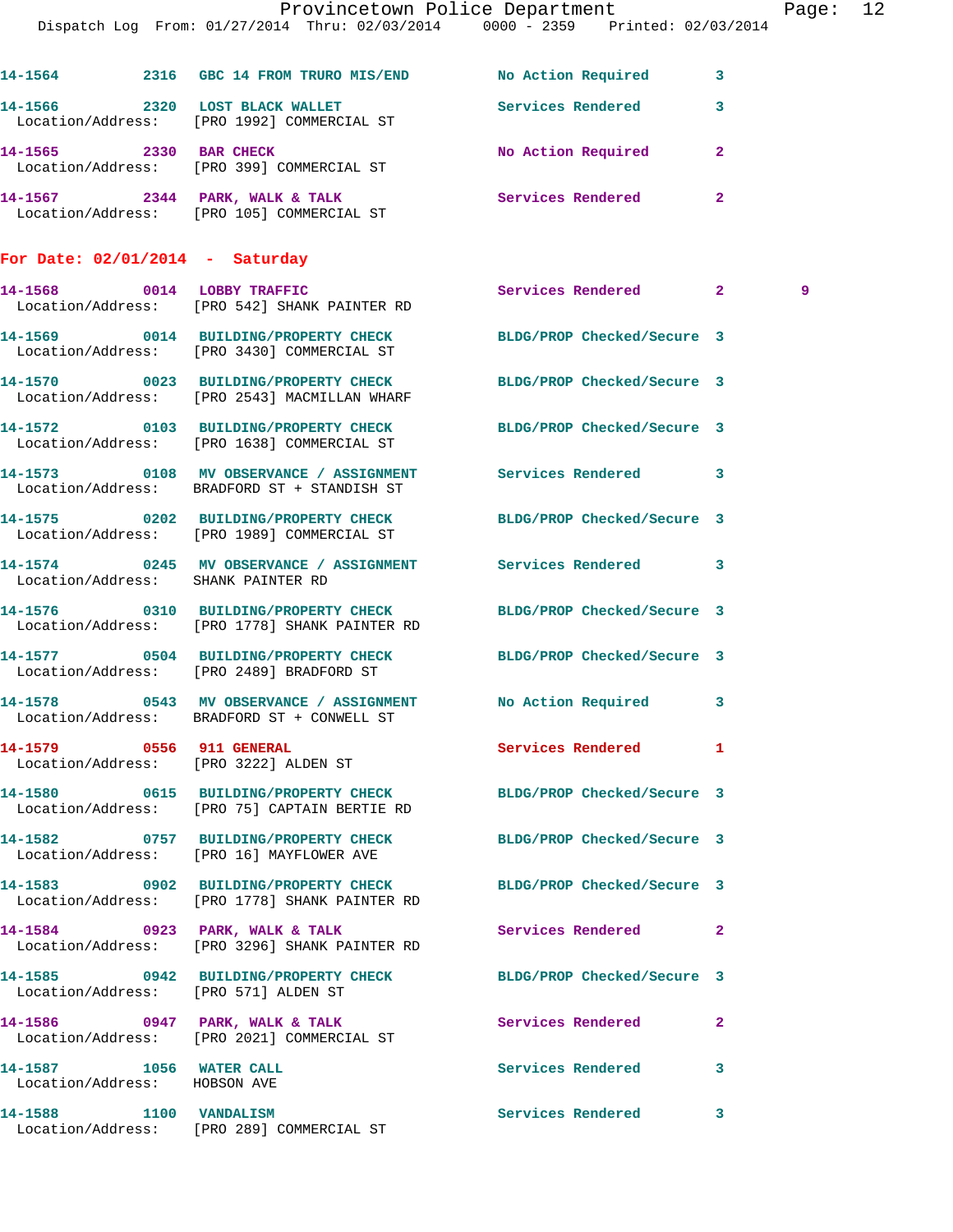| Location/Address: [PRO 3287] ROUTE 6                       | 14-1589 1114 BUILDING/PROPERTY CHECK BLDG/PROP Checked/Secure 3                                                 |                            |                |    |
|------------------------------------------------------------|-----------------------------------------------------------------------------------------------------------------|----------------------------|----------------|----|
|                                                            | 14-1590 1114 PARK, WALK & TALK STARE Services Rendered 2<br>Location/Address: [PRO 285] COMMERCIAL ST           |                            |                |    |
|                                                            | 14-1592 1120 BUILDING/PROPERTY CHECK BLDG/PROP Checked/Secure 3<br>Location/Address: [PRO 2898] JEROME SMITH RD |                            |                |    |
|                                                            | 14-1593 1123 MV OBSERVANCE / ASSIGNMENT Services Rendered<br>Location/Address: BRADFORD ST + RYDER ST           |                            | 3              |    |
|                                                            | 14-1594 1131 VERBAL 89/9. 89/11<br>Location/Address: WINSLOW ST + BRADFORD ST                                   | <b>VERBAL WARNING</b>      | 3              |    |
|                                                            | 14-1595 1135 VERBAL 89/9<br>Location/Address: [PRO 2539] RYDER ST                                               |                            | 3              |    |
|                                                            | 14-1596 1144 MV STOP/VERBAL 89/9 STREAL WARNING<br>Location/Address: [PRO 32] BRADFORD ST                       |                            | 3              |    |
|                                                            | 14-1597 1152 MV STOP/VERBAL 89/9 2000 VERBAL WARNING<br>Location/Address: MAYFLOWER AVE + WINSLOW ST            |                            | 3              |    |
| 14-1605 1155 FOUND BULLET<br>Location/Address: CEMETERY RD |                                                                                                                 | Services Rendered          | $\overline{2}$ |    |
|                                                            | 14-1598 1157 B & E BURGLARY<br>Location/Address: [PRO 881] CONANT ST                                            | Services Rendered          | $\mathbf{2}$   |    |
|                                                            | 14-1599 1223 BUILDING/PROPERTY CHECK Services Rendered<br>Location/Address: [PRO 357] COMMERCIAL ST             |                            | 3              |    |
| Location/Address: [PRO 2] ALDEN ST                         | 14-1602 1228 BUILDING/PROPERTY CHECK BLDG/PROP Checked/Secure 3                                                 |                            |                |    |
|                                                            | 14-1600 1250 BUILDING/PROPERTY CHECK BLDG/PROP Checked/Secure 3<br>Location/Address: [PRO 3317] CEMETERY RD     |                            |                |    |
|                                                            | 14-1601 1250 BUILDING/PROPERTY CHECK BLDG/PROP Checked/Secure 3<br>Location/Address: [PRO 3318] CEMETERY RD     |                            |                |    |
|                                                            | 14-1604 1315 BUILDING/PROPERTY CHECK BLDG/PROP Checked/Secure 3<br>Location/Address: [PRO 519] RACE POINT RD    |                            |                |    |
| 14-1603 1344 DECEASED CAT                                  | Location/Address: [PRO 924] FRANKLIN ST                                                                         | Services Rendered          | $\mathbf{2}$   |    |
| 14-1606 1701 GENERAL INFO                                  |                                                                                                                 | <b>GONE ON ARRIVAL</b>     | 3              |    |
|                                                            | 14-1607 1717 ALARM - GENERAL<br>Location/Address: [PRO 175] COMMERCIAL ST                                       | BLDG/PROP Checked/Secure 1 |                |    |
| Location/Address: [PRO 431] DYER ST                        | 14-1608 2021 MEDICAL EMERGENCY/ALLERGIC Services Rendered                                                       |                            | 1              |    |
|                                                            | 14-1609 2356 SUSPICIOUS ACTIVITY<br>Location/Address: [PRO 346] COMMERCIAL ST                                   | <b>Services Rendered</b>   | $\mathbf{2}$   |    |
| For Date: $02/02/2014$ - Sunday                            |                                                                                                                 |                            |                |    |
|                                                            | 14-1610 0707 LOBBY TRAFFIC<br>Location/Address: [PRO 542] SHANK PAINTER RD                                      | <b>Services Rendered</b>   | $\mathbf{2}$   | 10 |
| Location/Address: [PRO 2513] ROUTE 6                       | 14-1611 1012 MV OBSERVANCE / ASSIGNMENT Services Rendered                                                       |                            | 3              |    |
|                                                            |                                                                                                                 |                            |                |    |

**14-1612 1035 MV STOP/VERBAL 90/17 VERBAL WARNING 3** 

Location/Address: ROUTE 6 + SNAIL RD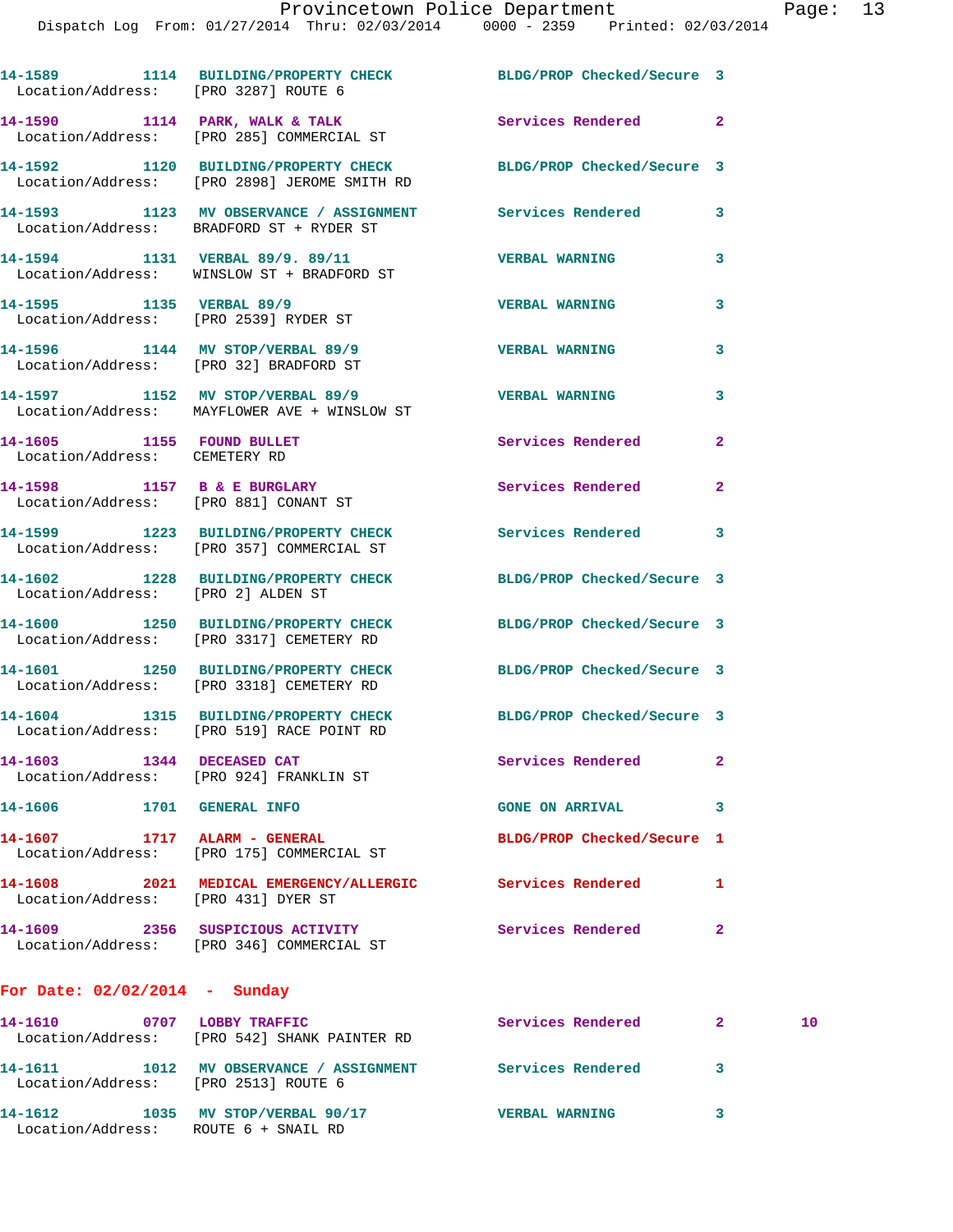|                                                             | Dispatch Log From: 01/27/2014 Thru: 02/03/2014 0000 - 2359 Printed: 02/03/2014                                  |                            |                |
|-------------------------------------------------------------|-----------------------------------------------------------------------------------------------------------------|----------------------------|----------------|
| 14-1613 1144 MV COMPLAINT                                   | Location/Address: [PRO 569] WINSLOW ST                                                                          | <b>Services Rendered</b>   | $\overline{2}$ |
|                                                             | 14-1614 1149 911 GENERAL<br>Location/Address: [PRO 1251] SEASHORE PARK DR                                       | <b>Services Rendered</b>   | 1              |
|                                                             | 14-1615 1215 ASSIST CITIZEN<br>Location/Address: [PRO 3670] SHANK PAINTER RD                                    | <b>Services Rendered</b>   | 3<br>1         |
| 14-1616 1255 MV COMPLAINT<br>Location: [PRO 3672] TOWN LINE |                                                                                                                 | Unfounded                  | $\mathbf{2}$   |
|                                                             | 14-1617 1548 BUILDING/PROPERTY CHECK BLDG/PROP Checked/Secure 3<br>Location/Address: [PRO 3259] MACMILLAN WHARF |                            |                |
|                                                             | 14-1618 1552 BUILDING/PROPERTY CHECK BLDG/PROP Checked/Secure 3<br>Location/Address: [PRO 444] HIGH POLE HILL   |                            |                |
|                                                             | 14-1619 1616 IN THE HIGH SCHOOL<br>Location/Address: [PRO 569] WINSLOW ST                                       | Services Rendered          | $\mathbf{3}$   |
|                                                             | 14-1620 1706 BUILDING/PROPERTY CHECK BLDG/PROP Checked/Secure 3<br>Location/Address: [PRO 564] BAYBERRY AVE     |                            |                |
| 14-1621 1735 COMPLAINT                                      | Location/Address: [PRO 356] COMMERCIAL ST                                                                       | Services Rendered          | 3              |
|                                                             | 14-1622 1957 SUSPICIOUS PERSONS<br>Location/Address: [PRO 3670] SHANK PAINTER RD                                | <b>GONE ON ARRIVAL</b>     | $\overline{a}$ |
|                                                             | 14-1624 2301 BUILDING/PROPERTY CHECK BLDG/PROP Checked/Secure 3<br>Location/Address: [PRO 530] SHANK PAINTER RD |                            |                |
| Location/Address: [PRO 2521] ROUTE 6                        | 14-1623 2344 MV OBSERVANCE / ASSIGNMENT Services Rendered 3                                                     |                            |                |
| For Date: $02/03/2014$ - Monday                             |                                                                                                                 |                            |                |
| Location/Address: [PRO 554] TREMONT ST                      | 14-1625 0014 BUILDING/PROPERTY CHECK BLDG/PROP Checked/Secure 3                                                 |                            |                |
|                                                             | Location/Address: BRADFORD ST + STANDISH ST                                                                     |                            |                |
|                                                             | 14-1629 0115 BUILDING/PROPERTY CHECK<br>Location/Address: [PRO 1989] COMMERCIAL ST                              | BLDG/PROP Checked/Secure 3 |                |
|                                                             | 14-1631 0131 BUILDING/PROPERTY CHECK<br>Location/Address: [PRO 3296] SHANK PAINTER RD                           | BLDG/PROP Checked/Secure 3 |                |
|                                                             | 14-1627 0137 BUILDING/PROPERTY CHECK<br>Location/Address: [PRO 3670] SHANK PAINTER RD                           | BLDG/PROP Checked/Secure 3 |                |
| 14-1628 0206 LOBBY TRAFFIC                                  | Location/Address: [PRO 542] SHANK PAINTER RD                                                                    | Services Rendered          | $\mathbf{2}$   |
|                                                             | 14-1630 0217 BUILDING/PROPERTY CHECK<br>Location/Address: [PRO 2206] COMMERCIAL ST                              | BLDG/PROP Checked/Secure 3 |                |
|                                                             | 14-1635 0412 BUILDING/PROPERTY CHECK<br>Location/Address: [PRO 1646] WINSLOW ST                                 | BLDG/PROP Checked/Secure 3 |                |
|                                                             | 14-1632 0414 BUILDING/PROPERTY CHECK<br>Location/Address: [PRO 444] HIGH POLE HILL                              | BLDG/PROP Checked/Secure 3 |                |
| 14-1633 0438 HEADACHE                                       | Location/Address: [PRO 991] MECHANIC ST                                                                         | Transported to Hospital 1  |                |
|                                                             | 14-1636 6538 BUILDING/PROPERTY CHECK BLDG/PROP Checked/Secure 3                                                 |                            |                |